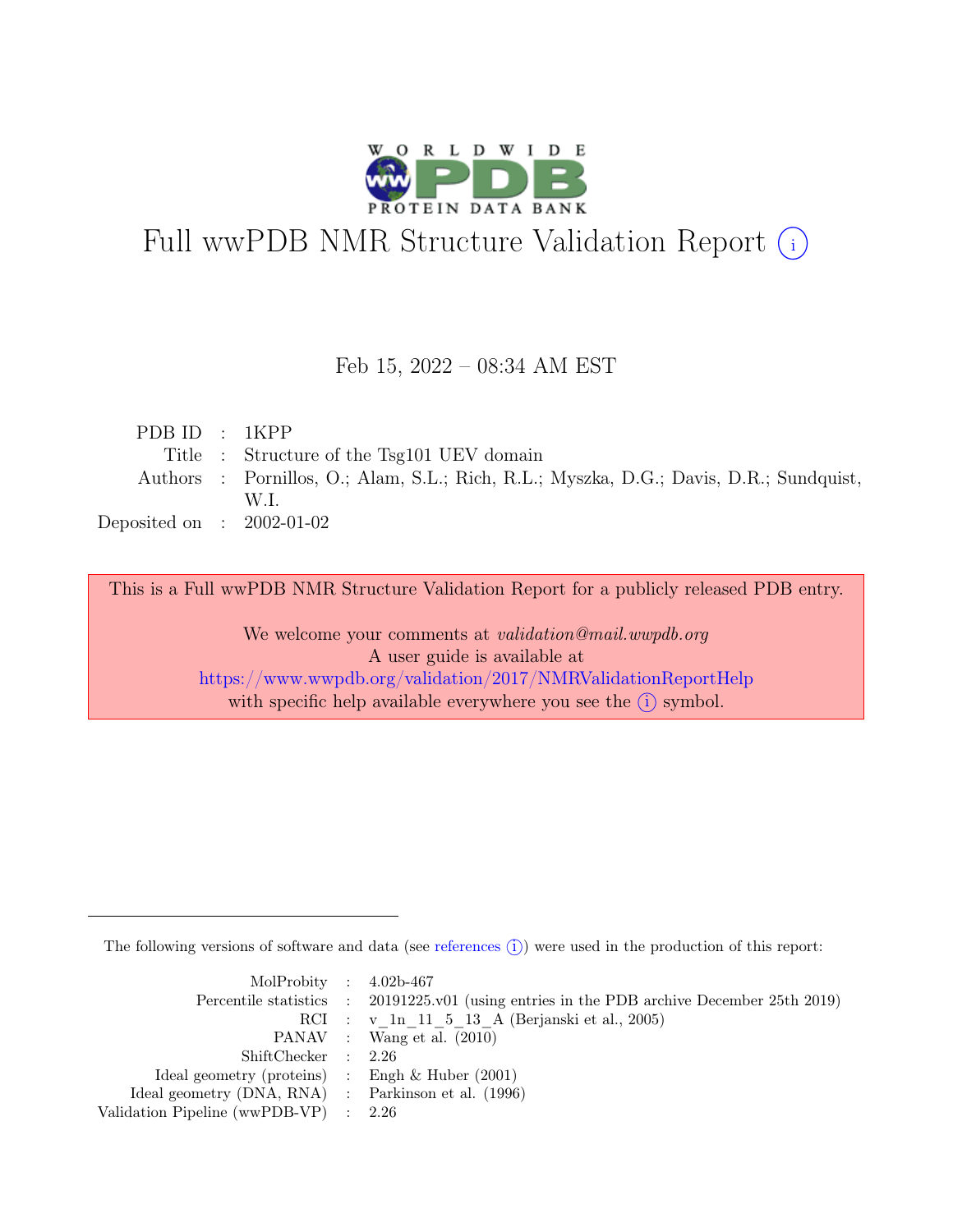# 1 Overall quality at a glance  $(i)$

The following experimental techniques were used to determine the structure: SOLUTION NMR

The overall completeness of chemical shifts assignment was not calculated.

Percentile scores (ranging between 0-100) for global validation metrics of the entry are shown in the following graphic. The table shows the number of entries on which the scores are based.



| Metric.               | Whole archive<br>$(\#Entries)$ | NMR archive<br>$(\#Entries)$ |
|-----------------------|--------------------------------|------------------------------|
| Clashscore            | 158937                         | 12864                        |
| Ramachandran outliers | 154571                         | 11451                        |
| Sidechain outliers    | 154315                         | 11428                        |

The table below summarises the geometric issues observed across the polymeric chains and their fit to the experimental data. The red, orange, yellow and green segments indicate the fraction of residues that contain outliers for  $>=$  3, 2, 1 and 0 types of geometric quality criteria. A cyan segment indicates the fraction of residues that are not part of the well-defined cores, and a grey segment represents the fraction of residues that are not modelled. The numeric value for each fraction is indicated below the corresponding segment, with a dot representing fractions  $\langle=5\%$ 

| Mol | Chain | Length |     | Quality of chain |    |     |  |  |  |
|-----|-------|--------|-----|------------------|----|-----|--|--|--|
|     |       | 145    |     |                  |    | 10% |  |  |  |
|     |       |        | 34% | 49%              | 6% |     |  |  |  |

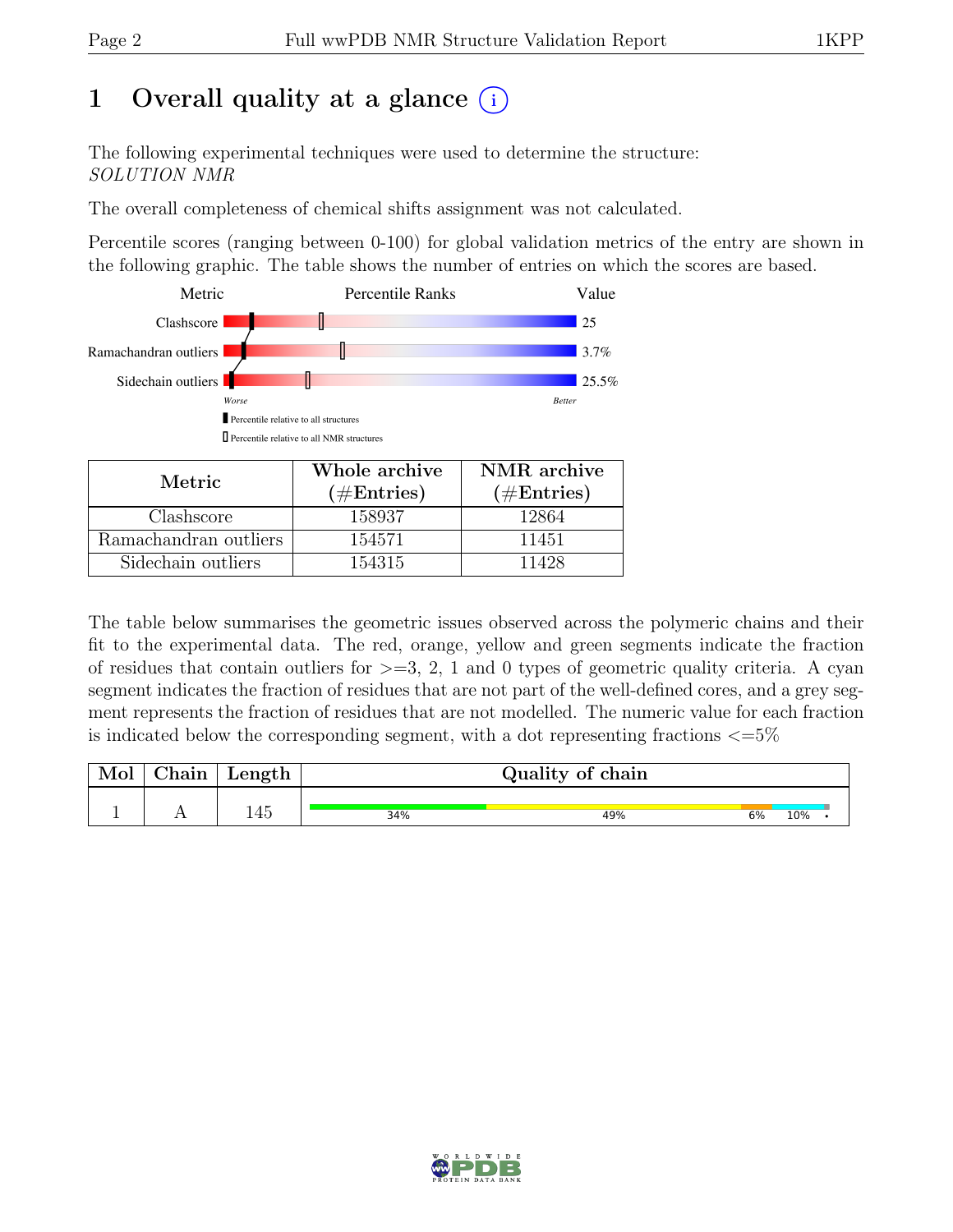# 2 Ensemble composition and analysis  $(i)$

This entry contains 15 models. Model 13 is the overall representative, medoid model (most similar to other models). The authors have identified model 1 as representative, based on the following criterion: lowest energy.

The following residues are included in the computation of the global validation metrics.

| Well-defined (core) protein residues                                          |                          |      |  |  |  |  |
|-------------------------------------------------------------------------------|--------------------------|------|--|--|--|--|
| Backbone RMSD $(A)$ Medoid model<br>Well-defined core   Residue range (total) |                          |      |  |  |  |  |
|                                                                               | A:49-A:117,<br>A:5-A:43, | 0.64 |  |  |  |  |
|                                                                               | A:122-A:142 $(129)$      |      |  |  |  |  |

Ill-defined regions of proteins are excluded from the global statistics.

Ligands and non-protein polymers are included in the analysis.

The models can be grouped into 2 clusters and 3 single-model clusters were found.

| Cluster number        | Models                             |
|-----------------------|------------------------------------|
|                       | 1, 2, 7, 8, 10, 11, 12, 13, 14, 15 |
|                       |                                    |
| Single-model clusters | 5:6:9                              |

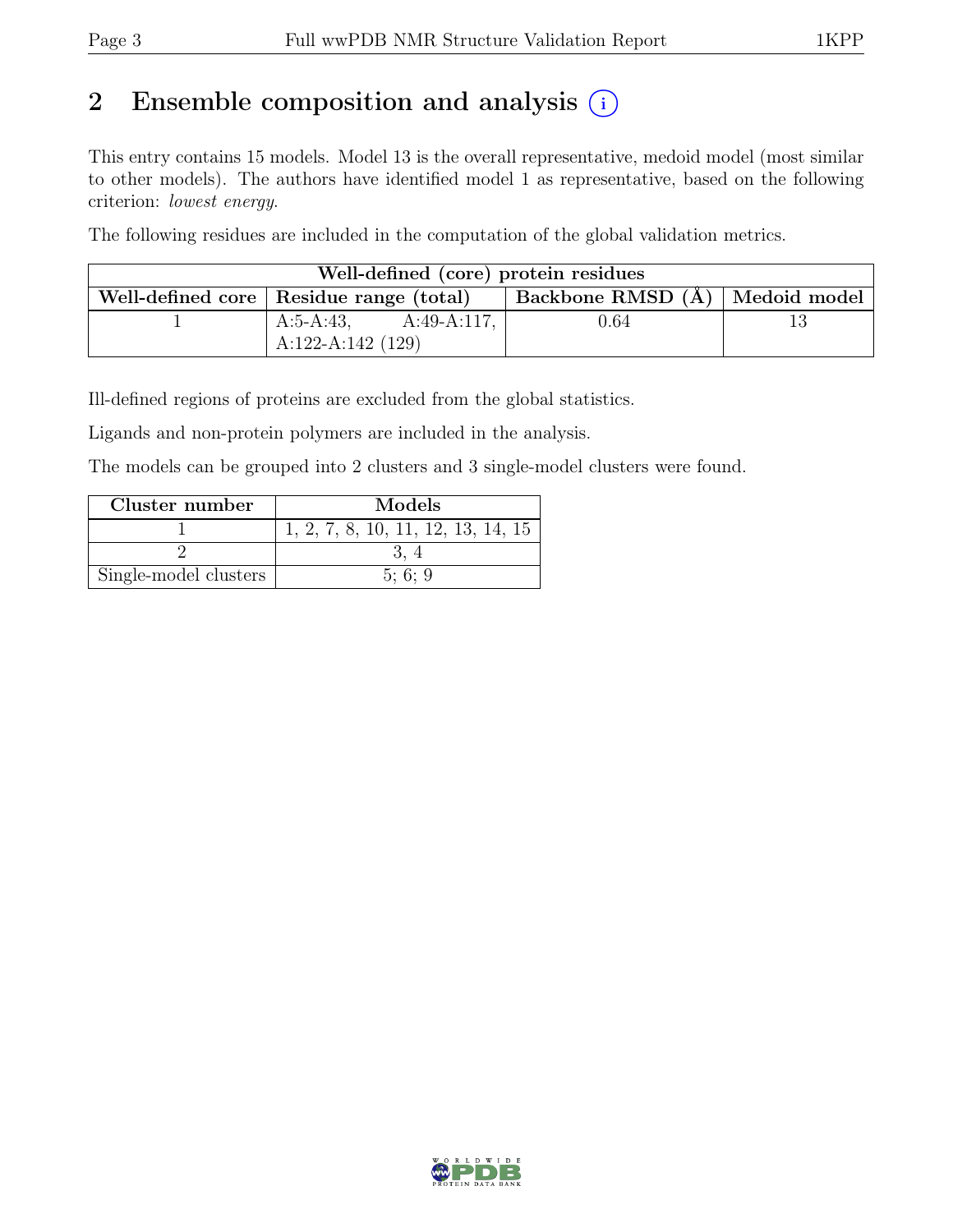# 3 Entry composition  $(i)$

There is only 1 type of molecule in this entry. The entry contains 1162 atoms, of which 0 are hydrogens and 0 are deuteriums.

• Molecule 1 is a protein called Tumor susceptibility gene 101 protein.

| Mol |  | Chain Residues | $\rm{Atoms}$ |     |  |         |  | <b>Trace</b> |
|-----|--|----------------|--------------|-----|--|---------|--|--------------|
|     |  |                | Total        |     |  |         |  |              |
|     |  | 44             | 1162         | 757 |  | 188 211 |  |              |

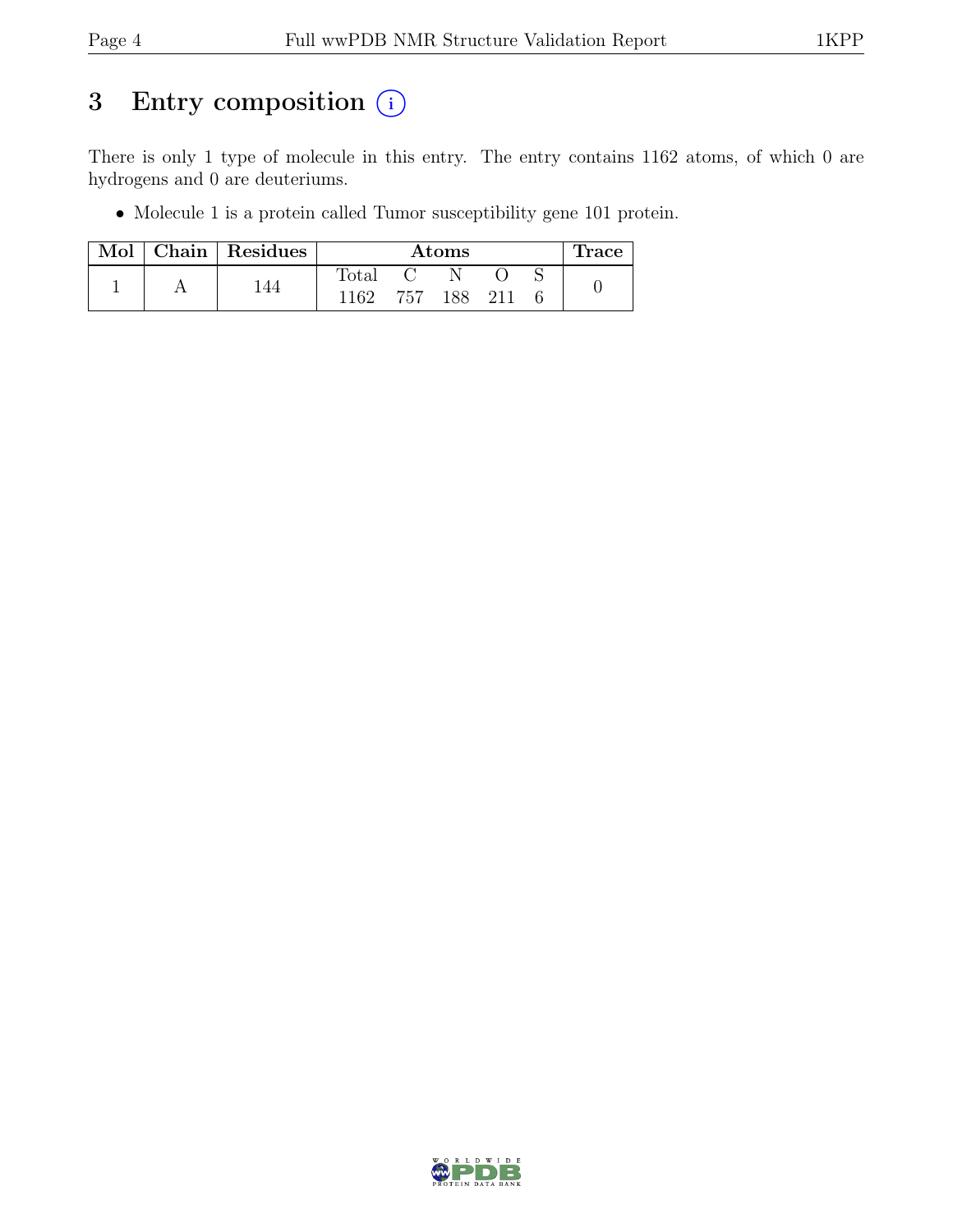# 4 Residue-property plots (i)

## <span id="page-4-0"></span>4.1 Average score per residue in the NMR ensemble

These plots are provided for all protein, RNA, DNA and oligosaccharide chains in the entry. The first graphic is the same as shown in the summary in section 1 of this report. The second graphic shows the sequence where residues are colour-coded according to the number of geometric quality criteria for which they contain at least one outlier:  $green = 0$ ,  $yellow = 1$ ,  $orange = 2$  and  $red =$ 3 or more. Stretches of 2 or more consecutive residues without any outliers are shown as green connectors. Residues which are classified as ill-defined in the NMR ensemble, are shown in cyan with an underline colour-coded according to the previous scheme. Residues which were present in the experimental sample, but not modelled in the final structure are shown in grey.

• Molecule 1: Tumor susceptibility gene 101 protein



## 4.2 Scores per residue for each member of the ensemble

Colouring as in section [4.1](#page-4-0) above.

### 4.2.1 Score per residue for model 1

• Molecule 1: Tumor susceptibility gene 101 protein



### 4.2.2 Score per residue for model 2

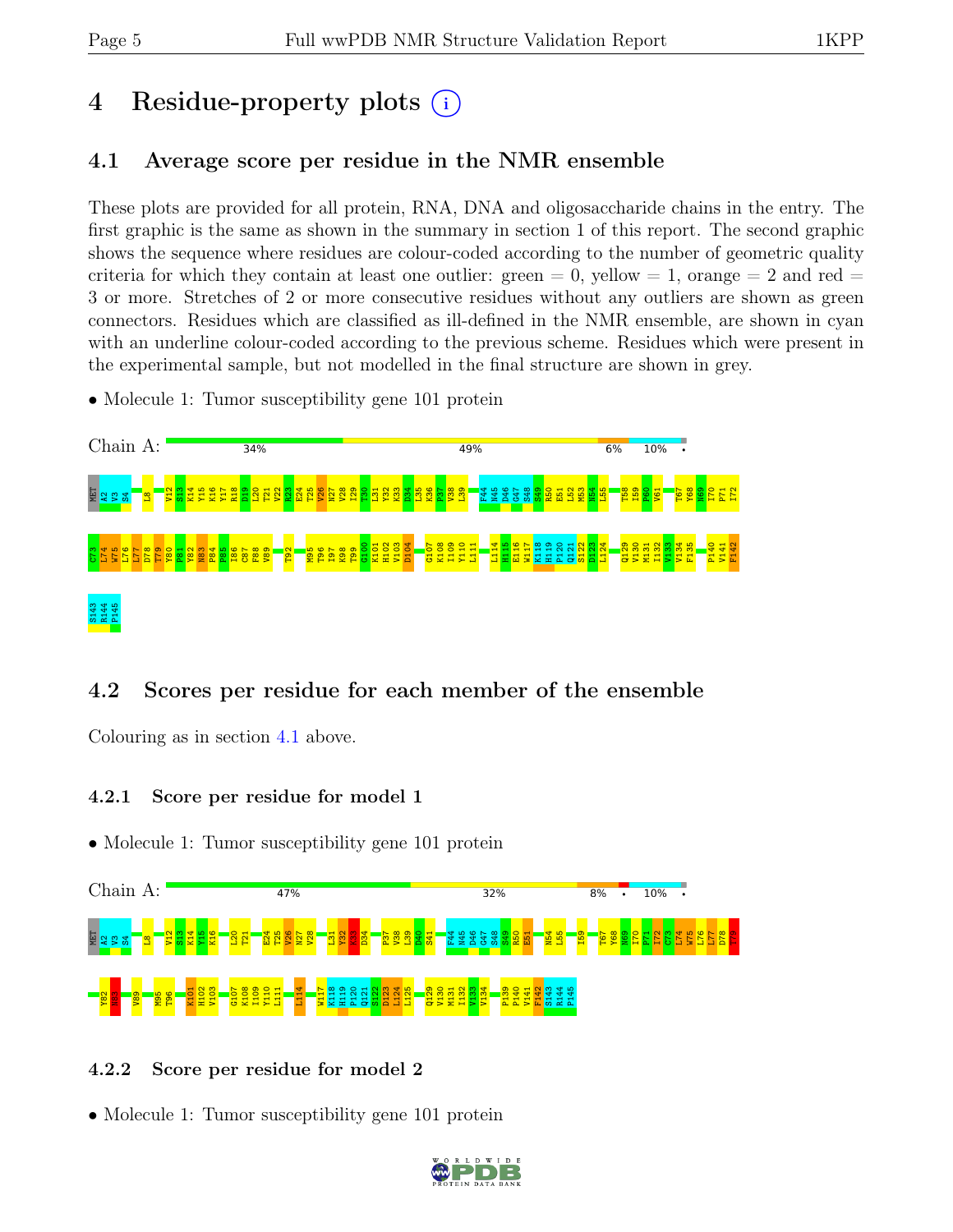

4.2.3 Score per residue for model 3





### 4.2.4 Score per residue for model 4

• Molecule 1: Tumor susceptibility gene 101 protein



## 4.2.5 Score per residue for model 5

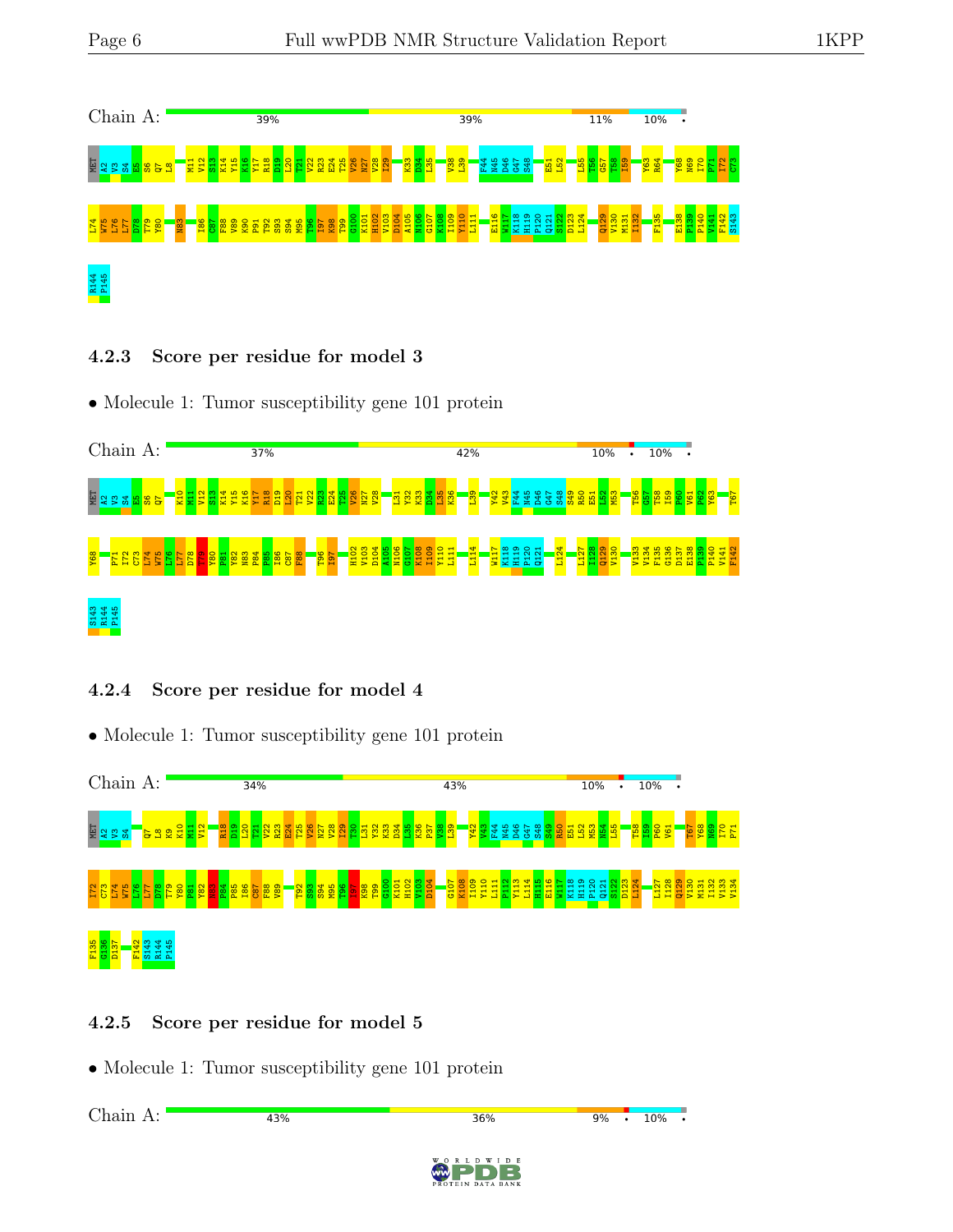# Mat a varies of the state of the state of the state of the state of the state of the state of the state of the<br>Mat a varies of the state of the state of the state of the state of the state of the state of the state of the Y82 N83 P84 P85 I86 C87 F88 V89 K90 P91 T92 M95 T96 I97 K98 T99 G100 K101 H102 V103 D104 G107 K108 I109 Y110 L111 P112 Y113 L114 K118 H119 P120 Q121 L124 I128 Q129 V130 M131 V134 S143 R144 P145

### 4.2.6 Score per residue for model 6

• Molecule 1: Tumor susceptibility gene 101 protein



### 4.2.7 Score per residue for model 7

• Molecule 1: Tumor susceptibility gene 101 protein



#### 4.2.8 Score per residue for model 8

• Molecule 1: Tumor susceptibility gene 101 protein



### 4.2.9 Score per residue for model 9

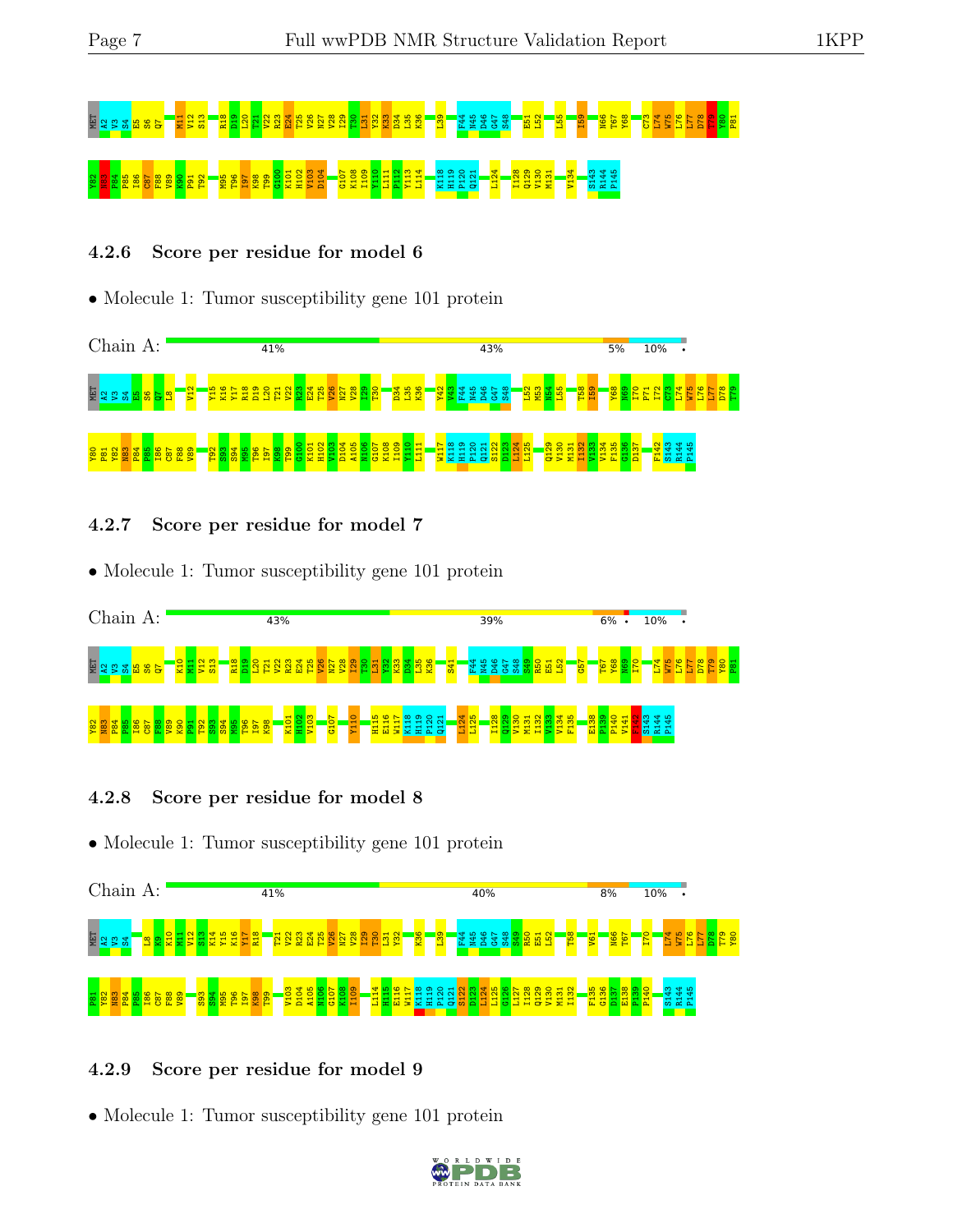

#### 4.2.10 Score per residue for model 10

• Molecule 1: Tumor susceptibility gene 101 protein



### 4.2.11 Score per residue for model 11

• Molecule 1: Tumor susceptibility gene 101 protein



### 4.2.12 Score per residue for model 12



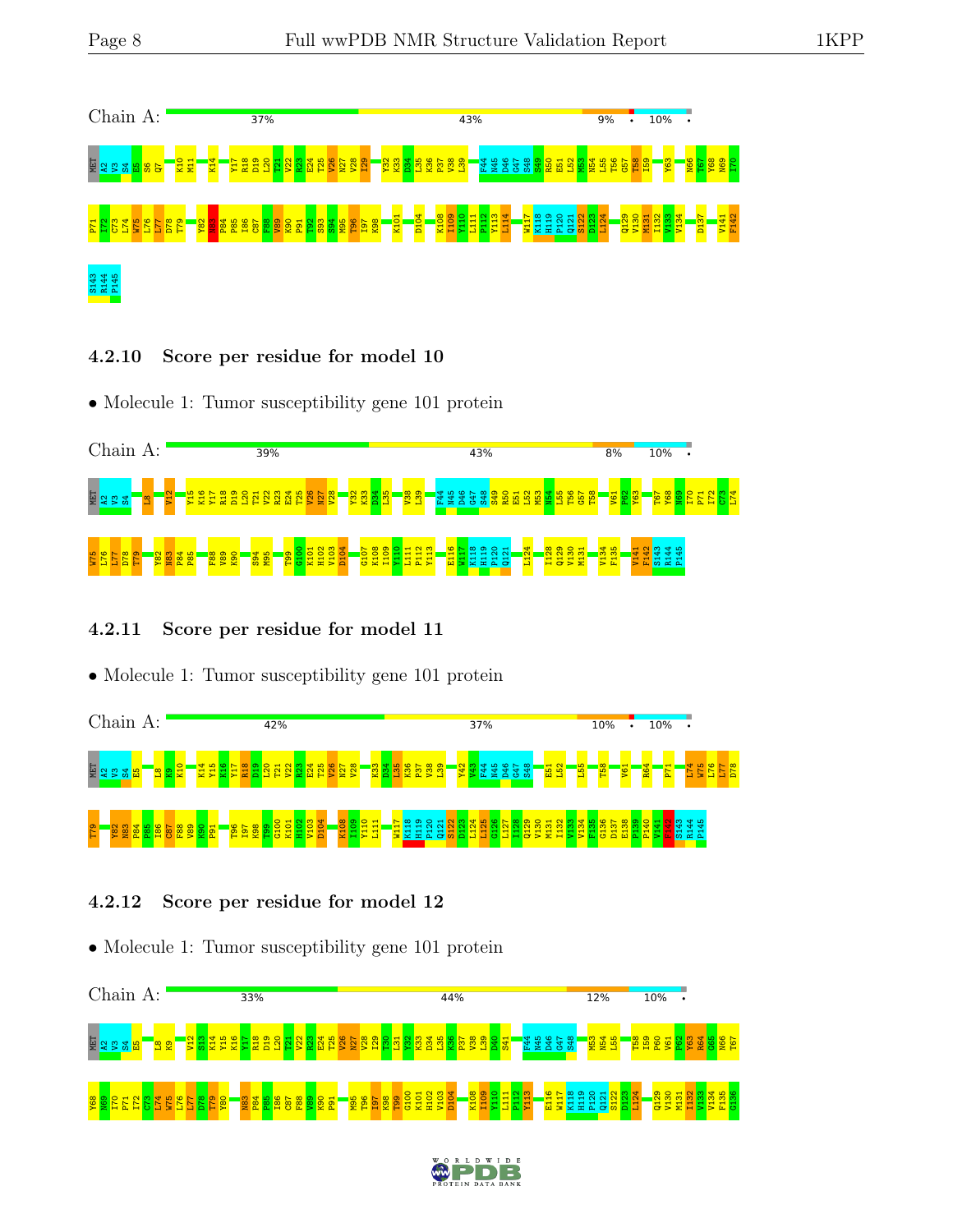# D137<br>P141 141<br>P141 P144<br>P140 P14

### 4.2.13 Score per residue for model 13 (medoid)

• Molecule 1: Tumor susceptibility gene 101 protein



### 4.2.14 Score per residue for model 14

• Molecule 1: Tumor susceptibility gene 101 protein



### 4.2.15 Score per residue for model 15



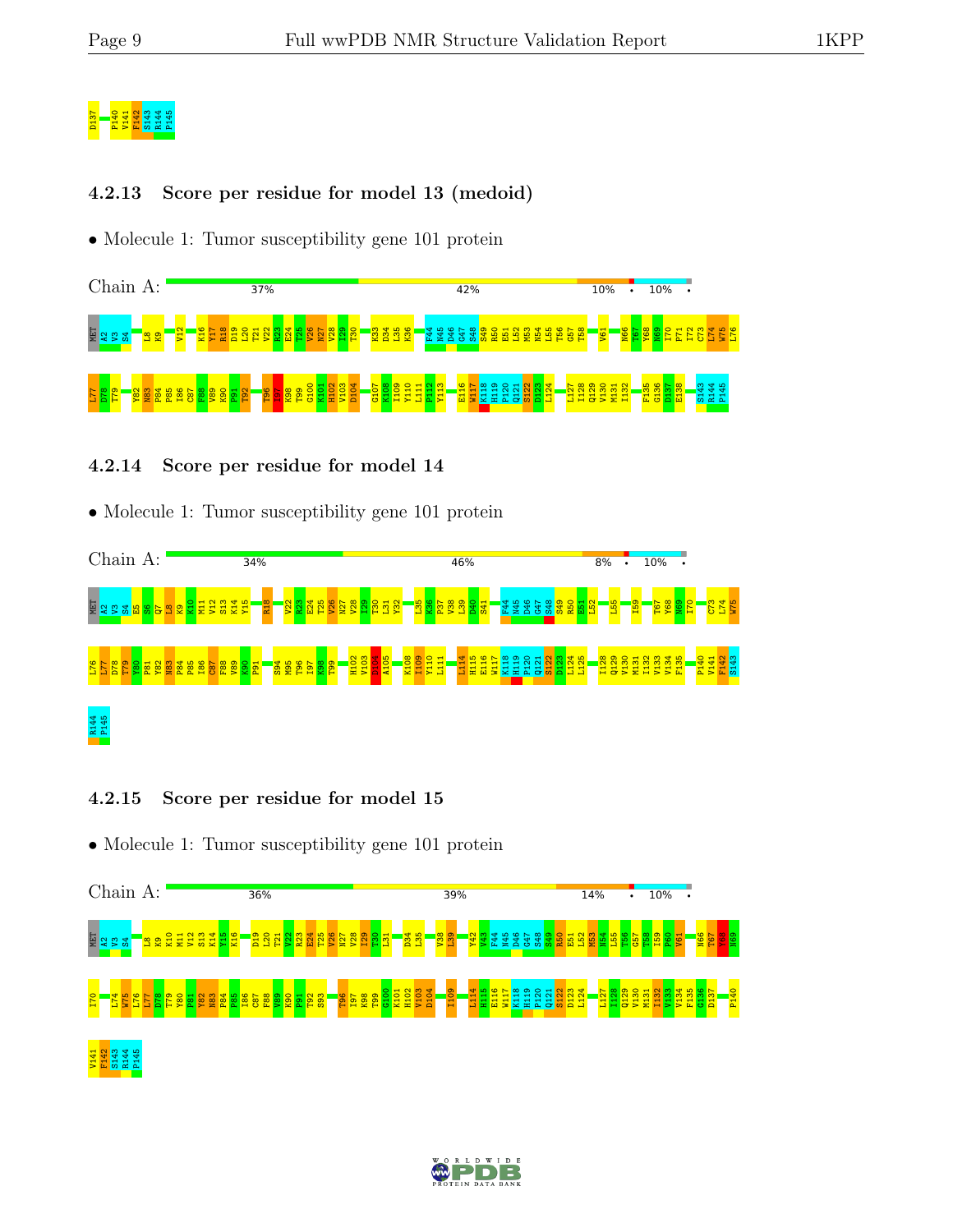## 5 Refinement protocol and experimental data overview  $(i)$

The models were refined using the following method: CNS.

Of the 20 calculated structures, 15 were deposited, based on the following criterion: Structures with lowest energy after CNS minimization.

The following table shows the software used for structure solution, optimisation and refinement.

| Software name   Classification |                    | Version |
|--------------------------------|--------------------|---------|
| DYANA                          | structure solution |         |
| CNS                            | refinement         |         |

No chemical shift data was provided.

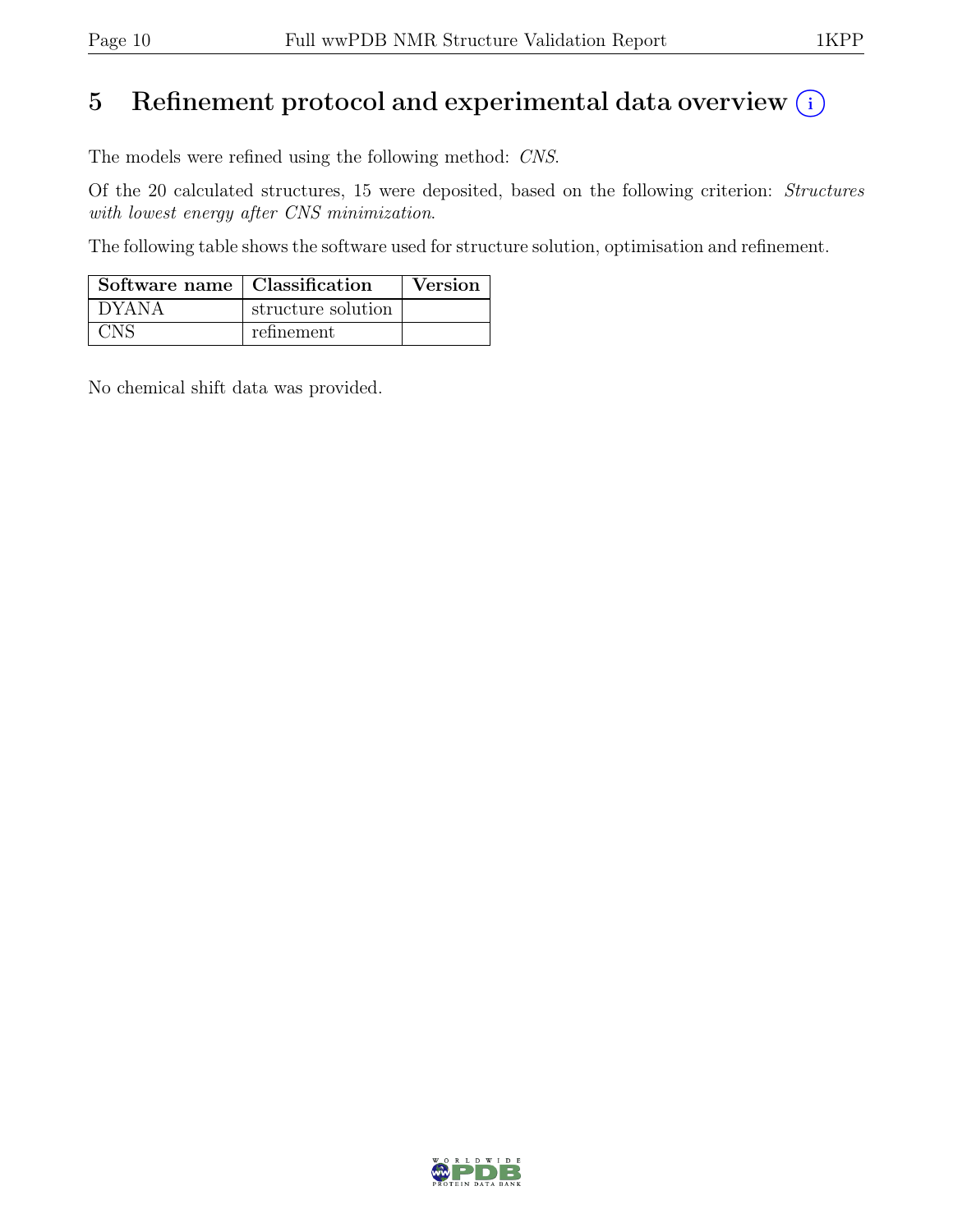# 6 Model quality  $(i)$

## 6.1 Standard geometry  $(i)$

There are no covalent bond-length or bond-angle outliers.

There are no bond-length outliers.

There are no bond-angle outliers.

There are no chirality outliers.

There are no planarity outliers.

### 6.2 Too-close contacts  $(i)$

In the following table, the Non-H and H(model) columns list the number of non-hydrogen atoms and hydrogen atoms in each chain respectively. The H(added) column lists the number of hydrogen atoms added and optimized by MolProbity. The Clashes column lists the number of clashes averaged over the ensemble.

|  |       | Mol   Chain   Non-H   H(model)   H(added)   Clashes |       |          |
|--|-------|-----------------------------------------------------|-------|----------|
|  | 1047  |                                                     | 1075  | $52 + 7$ |
|  | 15705 |                                                     | 16125 | 796      |

The all-atom clashscore is defined as the number of clashes found per 1000 atoms (including hydrogen atoms). The all-atom clashscore for this structure is 25.

| Atom-1              | $\boldsymbol{\mathrm{Atom}\text{-}2}$ | $Clash(\AA)$ | Distance(A) | Models         |                |  |
|---------------------|---------------------------------------|--------------|-------------|----------------|----------------|--|
|                     |                                       |              |             | Worst          | Total          |  |
| 1: A:89: VAL: HG13  | 1:A:109:ILE:HD11                      | 1.06         | 1.25        | 10             | 4              |  |
| 1: A:114: LEU: HD22 | 1:A:127:LEU:HD13                      | 0.92         | 1.40        | $\overline{4}$ | 1              |  |
| 1: A:55:LEU:HD12    | 1:A:74:LEU:HD13                       | 0.85         | 1.45        | 5              | 3              |  |
| 1:A:28:VAL:HG21     | 1:A:124:LEU:HD23                      | 0.85         | 1.47        | 4              | 6              |  |
| 1:A:114:LEU:HD13    | 1: A:115: HIS:N                       | 0.84         | 1.88        | 14             | 1              |  |
| 1:A:129:GLN:O       | 1:A:132:ILE:HG22                      | 0.80         | 1.76        | 12             | $\overline{7}$ |  |
| 1:A:74:LEU:HD21     | 1:A:124:LEU:HD11                      | 0.80         | 1.51        | 3              | 2              |  |
| 1: A:89: VAL: HG22  | 1: A: 107: GLY: O                     | 0.79         | 1.76        | $\overline{4}$ | 5              |  |
| 1: A:75:TRP:O       | 1:A:76:LEU:HD23                       | 0.79         | 1.75        | 13             | 1              |  |
| 1: A:17:TYR:CD2     | 1:A:20:LEU:HD12                       | 0.78         | 2.14        | 9              | $\overline{2}$ |  |
| 1: A:25:THR:HG23    | 1:A:55:LEU:HD21                       | 0.78         | 1.55        | $\overline{2}$ | 5              |  |
| 1: A:109: ILE: CG2  | 1:A:111:LEU:HD12                      | 0.78         | 2.08        | $\overline{4}$ | $\overline{2}$ |  |
| 1:A:109:ILE:HD13    | 1: A: 131: MET: CE                    | 0.77         | 2.09        | 6              | $\mathbf{1}$   |  |
| 1: A:82:TYR:CD1     | 1:A:86:ILE:HD11                       | 0.77         | 2.14        | 3              | 1              |  |

All unique clashes are listed below, sorted by their clash magnitude.

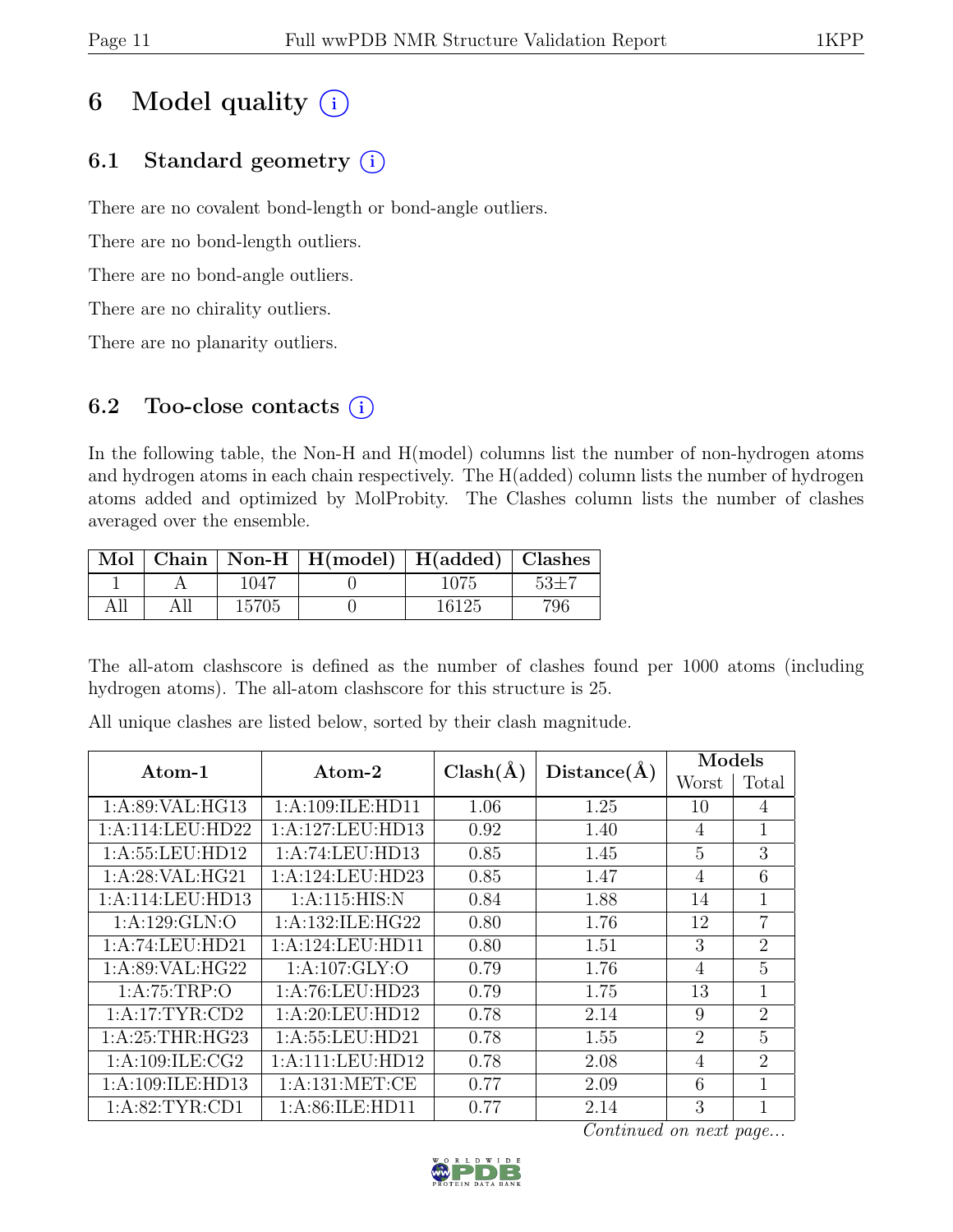| Continuea from previous page |                    |              |                   | Models         |                |  |
|------------------------------|--------------------|--------------|-------------------|----------------|----------------|--|
| Atom-1                       | Atom-2             | $Clash(\AA)$ | Distance(A)       | Worst          | Total          |  |
| 1: A:24: GLU:O               | 1:A:28:VAL:HG23    | 0.77         | 1.80              | $\overline{7}$ | 15             |  |
| 1: A:8: LEU:O                | 1:A:12:VAL:HG22    | 0.76         | 1.80              | $\overline{8}$ | 10             |  |
| 1:A:109:ILE:HD12             | 1:A:109:ILE:O      | 0.76         | 1.80              | 14             | $\mathbf{1}$   |  |
| 1:A:18:ARG:O                 | 1:A:22:VAL:HG23    | 0.75         | 1.82              | 12             | 12             |  |
| 1: A:28: VAL:CG2             | 1:A:124:LEU:HD23   | 0.75         | 2.12              | $\sqrt{3}$     | $\overline{4}$ |  |
| 1:A:97:ILE:O                 | 1:A:97:ILE:HG23    | 0.74         | 1.83              | 8              | $\overline{7}$ |  |
| 1:A:18:ARG:NH1               | 1:A:22:VAL:HG22    | 0.74         | 1.98              | $\overline{3}$ | $\overline{1}$ |  |
| 1:A:77:LEU:HD21              | 1: A:83: ASN:O     | 0.74         | 1.83              | $\overline{2}$ | 8              |  |
| 1:A:102:HIS:CE1              | 1:A:109:ILE:HG23   | 0.73         | 2.17              | $\overline{6}$ | $\overline{2}$ |  |
| 1:A:70:ILE:HG21              | 1:A:135:PHE:CD2    | 0.73         | 2.18              | 10             | 9              |  |
| 1: A:25:THR:CG2              | 1:A:55:LEU:HD21    | 0.73         | 2.13              | $\mathbf{1}$   | $\overline{5}$ |  |
| 1:A:70:ILE:HG21              | 1:A:135:PHE:CE2    | 0.72         | 2.19              | 10             | $\overline{2}$ |  |
| 1:A:111:LEU:HD21             | 1:A:134:VAL:HG11   | 0.72         | 1.61              | 9              | $\mathbf{1}$   |  |
| 1:A:111:LEU:HD22             | 1:A:134:VAL:HG21   | 0.72         | 1.60              | 9              | 1              |  |
| 1: A: 130: VAL: O            | 1:A:134:VAL:HG23   | 0.72         | 1.85              | $5\,$          | 11             |  |
| 1: A:70: ILE: HG23           | 1:A:141:VAL:HG21   | 0.72         | 1.60              | $\mathbf{1}$   | $\overline{2}$ |  |
| 1: A:95:MET:CG               | 1:A:141:VAL:HG13   | 0.72         | 2.14              | 9              | $\mathbf{1}$   |  |
| 1:A:74:LEU:CD1               | 1:A:128:ILE:HD11   | 0.71         | 2.16              | $\overline{8}$ | $\mathbf{1}$   |  |
| 1:A:109:ILE:HG23             | 1:A:111:LEU:HD12   | 0.71         | 1.62              | $\overline{4}$ | $\overline{1}$ |  |
| 1:A:97:ILE:HD11              | 1: A:107: GLY: HA2 | 0.71         | 1.62              | $\overline{7}$ | $\overline{2}$ |  |
| 1: A:20:LEU:C                | 1:A:20:LEU:HD22    | 0.71         | 2.05              | $\overline{3}$ | $\mathbf{1}$   |  |
| 1:A:21:THR:HG23              | 1:A:76:LEU:HD23    | 0.71         | 1.61              | $\mathbf{1}$   | $\overline{4}$ |  |
| 1:A:86:ILE:HG21              | 1:A:88:PHE:CE1     | 0.71         | $\overline{2.21}$ | 14             | $\overline{1}$ |  |
| 1:A:89:VAL:HG12              | 1:A:107:GLY:O      | 0.70         | 1.85              | 13             | $\overline{2}$ |  |
| 1:A:111:LEU:CD2              | 1:A:134:VAL:HG21   | 0.70         | 2.15              | 9              | $\overline{2}$ |  |
| 1:A:103:VAL:HG21             | 1:A:140:PRO:HG3    | 0.70         | 1.62              | $\mathbf{1}$   | 1              |  |
| 1:A:127:LEU:O                | 1:A:127:LEU:HD13   | 0.70         | 1.86              | $8\,$          | $\overline{2}$ |  |
| 1:A:96:THR:HG23              | 1:A:142:PHE:O      | 0.70         | 1.85              | 12             | $\overline{1}$ |  |
| 1:A:77:LEU:HD22              | 1:A:77:LEU:O       | 0.70         | 1.86              | $\overline{4}$ | 6              |  |
| 1:A:114:LEU:CD1              | 1:A:127:LEU:HD13   | 0.70         | 2.16              | 15             | 1              |  |
| 1:A:17:TYR:HB3               | 1:A:20:LEU:HD12    | 0.70         | 1.62              | 3              | 1              |  |
| 1: A:99:THR:HG22             | 1:A:104:ASP:O      | 0.70         | 1.87              | $\overline{4}$ | $\overline{4}$ |  |
| 1:A:74:LEU:HD11              | 1:A:128:ILE:HD11   | 0.69         | 1.64              | 8              | $\overline{2}$ |  |
| 1:A:102:HIS:CE1              | 1:A:134:VAL:HG11   | 0.69         | 2.21              | 14             | $\mathbf{1}$   |  |
| 1:A:59:ILE:HD12              | 1: A:61: VAL: HG13 | 0.69         | 1.64              | 15             | $\mathbf 1$    |  |
| 1: A:27:ASN:O                | 1:A:31:LEU:HD13    | 0.69         | 1.87              | $\mathbf{1}$   | $\mathbf{1}$   |  |
| 1:A:74:LEU:HD22              | 1:A:124:LEU:HD22   | 0.69         | 1.63              | 14             | $\mathbf{1}$   |  |
| 1:A:25:THR:HG22              | 1:A:29:ILE:HD11    | 0.69         | 1.62              | 9              | $\overline{5}$ |  |
| 1:A:39:LEU:HD11              | 1:A:51:GLU:HG3     | 0.69         | 1.65              | $\bf 5$        | $\sqrt{2}$     |  |
| 1:A:124:LEU:O                | 1:A:128:ILE:HD12   | 0.68         | 1.88              | $\overline{7}$ | $\overline{3}$ |  |
| 1:A:74:LEU:HD11              | 1:A:76:LEU:HD13    | 0.68         | 1.65              | $\overline{2}$ | $1\,$          |  |

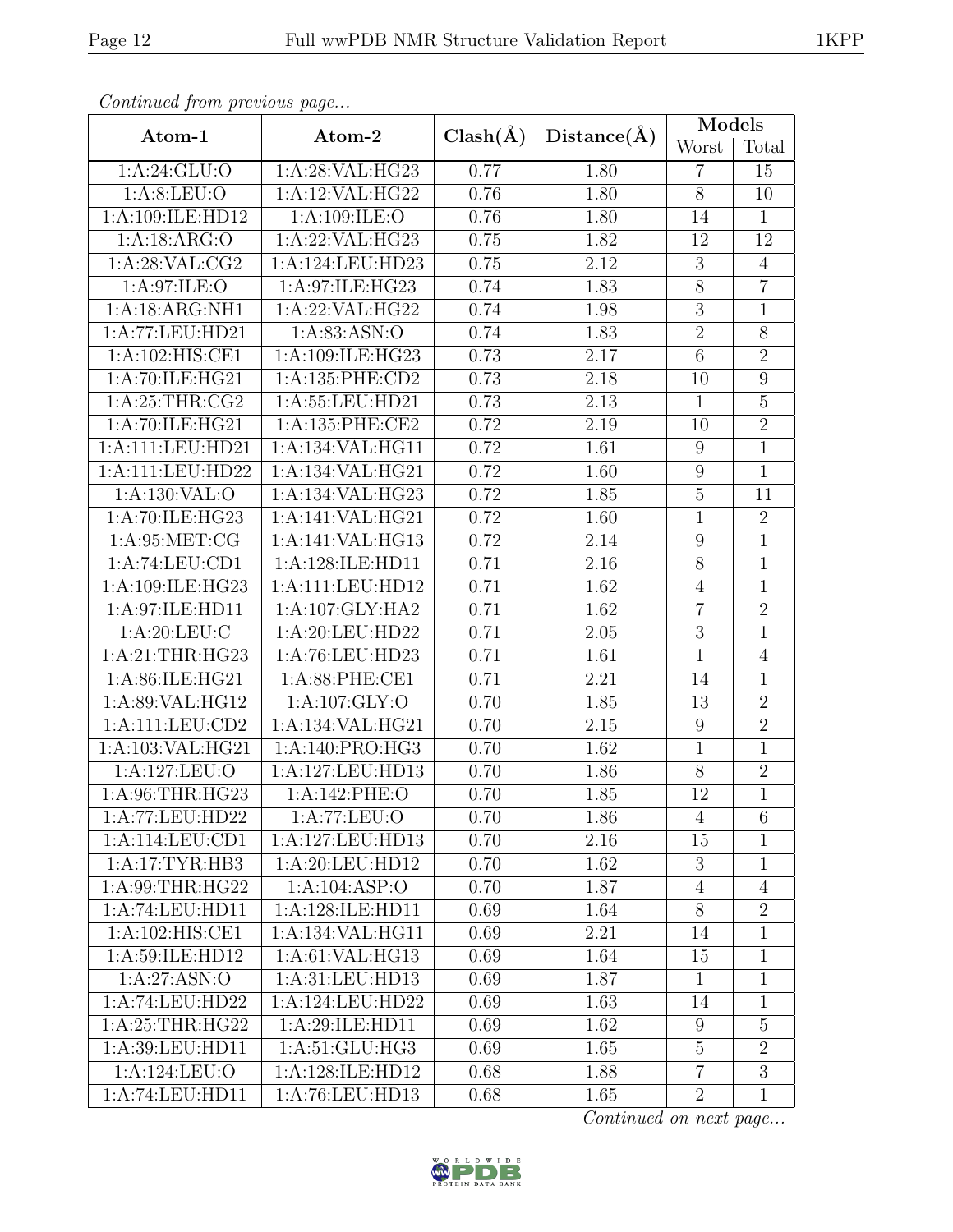|--|--|

| Continuea from previous page |                              |                   |             | Models          |                |
|------------------------------|------------------------------|-------------------|-------------|-----------------|----------------|
| Atom-1                       | Atom-2                       | $Clash(\AA)$      | Distance(A) | Worst           | Total          |
| 1:A:77:LEU:N                 | 1:A:77:LEU:HD13              | 0.67              | 2.04        | $\mathbf{1}$    | 14             |
| 1:A:20:LEU:HD13              | 1:A:21:THR:H                 | 0.67              | 1.48        | $\overline{3}$  | $\overline{1}$ |
| 1:A:114:LEU:HD13             | 1:A:114:LEU:O                | 0.67              | 1.89        | 8               | $\overline{3}$ |
| 1: A: 129: GLN: O            | 1:A:133:VAL:HG23             | 0.67              | 1.90        | $\overline{3}$  | $\overline{3}$ |
| 1:A:32:TYR:HB3               | 1:A:35:LEU:HD23              | 0.67              | 1.67        | 9               | $\mathbf 1$    |
| 1:A:77:LEU:HD11              | 1: A:83: ASN:O               | $\overline{0.67}$ | 1.89        | $\overline{5}$  | $\overline{2}$ |
| 1:A:75:TRP:C                 | 1:A:76:LEU:HD22              | 0.67              | 2.10        | 14              | $\overline{4}$ |
| 1: A:53:MET:SD               | 1:A:76:LEU:HD22              | 0.67              | 2.30        | 15              | $\mathbf{1}$   |
| 1:A:12:VAL:HG12              | 1: A:53: MET:SD              | 0.66              | 2.30        | 6               | 1              |
| 1: A:95:MET:SD               | 1:A:141:VAL:HG13             | 0.66              | 2.29        | 9               | $\mathbf{1}$   |
| 1: A:50: ARG:NE              | 1:A:52:LEU:HD13              | 0.66              | 2.05        | 15              | $\mathbf{1}$   |
| 1:A:52:LEU:HD12              | 1:A:76:LEU:O                 | 0.66              | 1.89        | $\overline{5}$  | 6              |
| 1:A:59:ILE:CD1               | 1: A:61: VAL: HG13           | 0.66              | 2.21        | 15              | $\mathbf 1$    |
| 1:A:28:VAL:HG21              | 1:A:124:LEU:HD22             | 0.66              | 1.68        | $\mathbf{1}$    | $\overline{2}$ |
| 1:A:129:GLN:HA               | 1:A:132:ILE:HD12             | 0.66              | 1.67        | 14              | $\overline{3}$ |
| 1:A:35:LEU:HD13              | 1: A:57: GLY: HA3            | 0.65              | 1.67        | $\overline{2}$  | $\overline{6}$ |
| 1:A:28:VAL:HG12              | 1:A:35:LEU:HD22              | 0.65              | 1.68        | $\overline{3}$  | $\mathbf{1}$   |
| 1: A:87: CYS:SG              | 1:A:127:LEU:HD11             | 0.65              | 2.32        | 3               | $\overline{2}$ |
| 1:A:141:VAL:O                | 1:A:142:PHE:CB               | $\overline{0.65}$ | 2.44        | 10              | $\overline{1}$ |
| 1:A:17:TYR:CB                | 1:A:20:LEU:HD12              | 0.65              | 2.21        | 3               | $\mathbf{1}$   |
| 1:A:109:ILE:HG21             | 1:A:111:EU:HD12              | 0.65              | 1.69        | $\overline{2}$  | $\overline{1}$ |
| $1:$ A:111:LEU:HD13          | 1:A:130:VAL:HG11             | 0.65              | 1.66        | 3               | $\overline{3}$ |
| 1:A:89:VAL:HG21              | $1:\overline{A:97:ILE:HD12}$ | 0.65              | 1.68        | 9               | $\overline{1}$ |
| 1:A:72:ILE:HD12              | 1:A:72:ILE:O                 | 0.65              | 1.92        | 12              | $\overline{3}$ |
| 1: A:38: VAL: CG2            | 1: A:56:THR:HG22             | 0.64              | 2.22        | 10              | $\mathbf 1$    |
| 1:A:86:ILE:HG21              | 1:A:88:PHE:CZ                | 0.63              | 2.28        | 12              | $\overline{2}$ |
| 1:A:61:VAL:HG21              | 1:A:70:ILE:CG1               | 0.63              | 2.23        | $\overline{4}$  | $\overline{3}$ |
| 1:A:97:ILE:HD11              | 1:A:107:GLY:CA               | 0.63              | 2.22        | $\overline{7}$  | $\overline{2}$ |
| 1:A:59:ILE:HD12              | 1: A:59: ILE: O              | 0.63              | 1.94        | 12              | 1              |
| 1:A:20:LEU:HD13              | 1:A:21:THR:N                 | 0.63              | 2.08        | 3               | 1              |
| 1: A:83: ASN: N              | 1:A:84:PRO:CD                | 0.63              | 2.62        | 10              | 9              |
| 1: A:82:TYR:O                | 1: A:83: ASN:CB              | 0.63              | 2.46        | 6               | $\overline{7}$ |
| 1:A:37:PRO:HA                | 1:A:55:LEU:HD23              | 0.63              | 1.69        | $\overline{4}$  | $\overline{5}$ |
| 1: A:87: CYS:SG              | 1:A:127:LEU:HD21             | 0.62              | 2.33        | 3               | $\mathbf{1}$   |
| 1:A:102:HIS:CD2              | 1:A:134:VAL:HG21             | 0.62              | 2.28        | $\overline{4}$  | 1              |
| 1:A:70:ILE:HG23              | 1: A:141: VAL: CG2           | 0.62              | 2.24        | $\overline{7}$  | $\overline{2}$ |
| 1:A:77:LEU:HD11              | 1: A:85: PRO:HA              | 0.62              | 1.72        | 10              | $\overline{2}$ |
| 1:A:75:TRP:C                 | 1:A:76:LEU:HD23              | 0.62              | 2.14        | 13              | $\mathbf{1}$   |
| 1: A:76: LEU: C              | 1:A:77:LEU:HD13              | 0.62              | 2.15        | 9               | $\mathbf{1}$   |
| 1:A:114:LEU:HG               | 1:A:127:LEU:HD12             | 0.62              | 1.71        | $\overline{3}$  | $\overline{1}$ |
| 1: A:58:THR:HG22             | 1:A:71:PRO:CA                | 0.61              | 2.25        | $6\phantom{.}6$ | 3              |

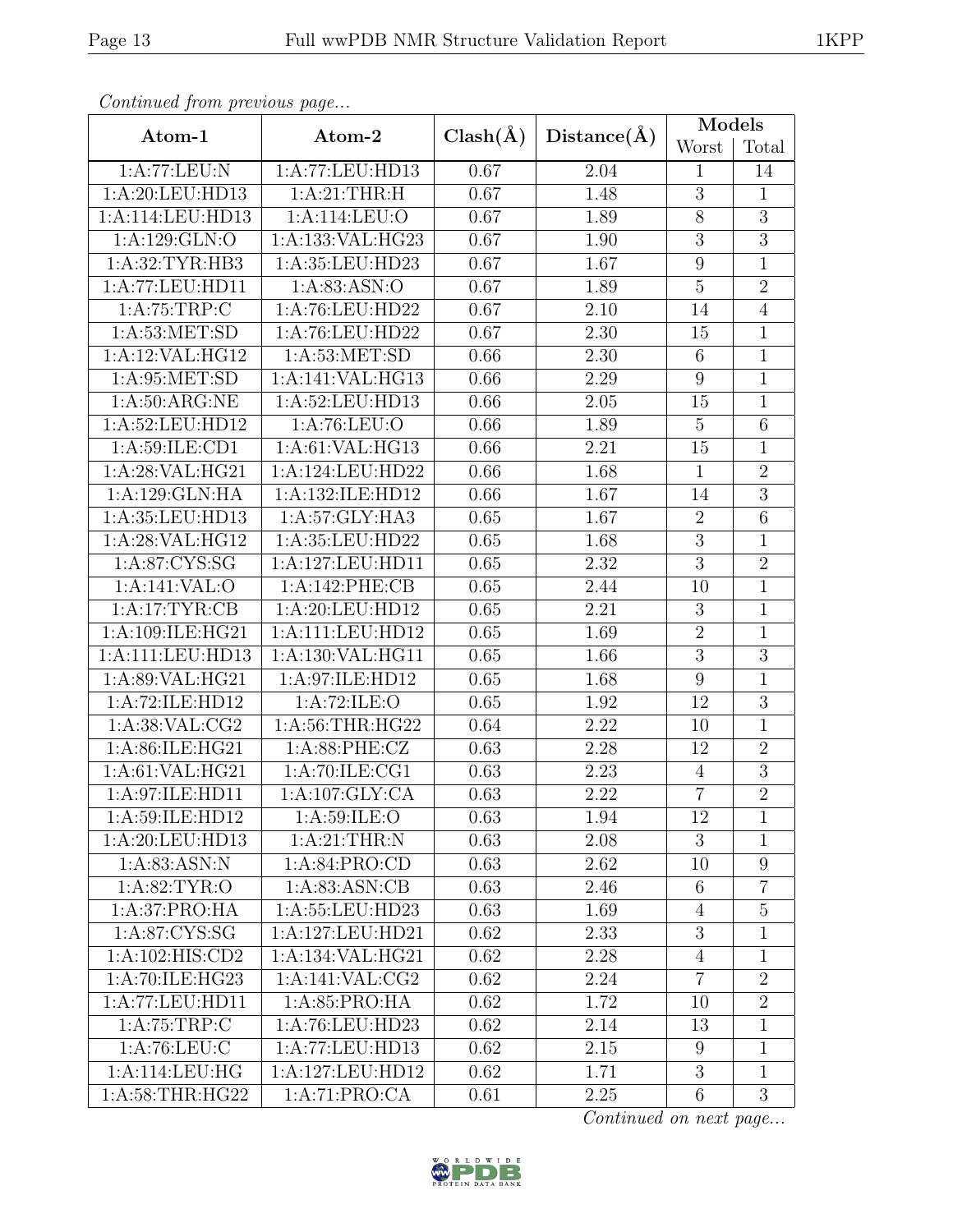| $P$ , $P$ , $P$ , $P$ , $P$ , $P$ , $P$ , $P$ , $P$ , $P$ , $P$ , $P$ , $P$ , $P$ , $P$ , $P$ , $P$ , $P$ , $P$ , $P$ , $P$ , $P$ , $P$ , $P$ , $P$ , $P$ , $P$ , $P$ , $P$ , $P$ , $P$ , $P$ , $P$ , $P$ , $P$ , $P$ , $P$ , |                   |              | Distance(A)       | Models         |                                 |  |
|-------------------------------------------------------------------------------------------------------------------------------------------------------------------------------------------------------------------------------|-------------------|--------------|-------------------|----------------|---------------------------------|--|
| Atom-1                                                                                                                                                                                                                        | Atom-2            | $Clash(\AA)$ |                   | Worst          | $\operatorname{\mathsf{Total}}$ |  |
| 1:A:61:VAL:HG13                                                                                                                                                                                                               | 1:A:136:GLY:HA2   | 0.61         | 1.72              | 8              | $\overline{4}$                  |  |
| 1: A:25:THR:HG23                                                                                                                                                                                                              | 1:A:55:LEU:CD2    | 0.61         | 2.25              | 14             | $\overline{4}$                  |  |
| 1: A:51: GLU:C                                                                                                                                                                                                                | 1:A:52:LEU:HD22   | 0.61         | 2.16              | $\overline{4}$ | $\boldsymbol{2}$                |  |
| 1:A:74:LEU:HD22                                                                                                                                                                                                               | 1:A:75:TRP:N      | 0.60         | 2.11              | $\overline{2}$ | $\overline{1}$                  |  |
| 1:A:22:VAL:O                                                                                                                                                                                                                  | 1:A:26:VAL:HG23   | 0.60         | 1.97              | $\overline{5}$ | $\mathbf{1}$                    |  |
| 1:A:78:ASP:O                                                                                                                                                                                                                  | 1: A:79:THR:HG23  | 0.60         | 1.95              | $\mathbf{1}$   | $\overline{2}$                  |  |
| 1: A:59: ILE: O                                                                                                                                                                                                               | 1:A:61:VAL:HG23   | 0.60         | 1.97              | 3              | $\mathbf{1}$                    |  |
| 1:A:103:VAL:HG21                                                                                                                                                                                                              | 1: A:140: PRO:CG  | 0.60         | 2.25              | $\mathbf{1}$   | $\sqrt{2}$                      |  |
| 1:A:102:HIS:CG                                                                                                                                                                                                                | 1:A:111:LEU:HD23  | 0.60         | 2.31              | $\mathbf{1}$   | $\mathbf{1}$                    |  |
| 1: A:75:TRP:O                                                                                                                                                                                                                 | 1:A:76:LEU:HD12   | 0.60         | 1.96              | 15             | $\boldsymbol{2}$                |  |
| 1: A:32:TYR:CE2                                                                                                                                                                                                               | 1:A:59:ILE:HG23   | 0.60         | 2.31              | 3              | $\mathbf{1}$                    |  |
| 1:A:102:HIS:HB3                                                                                                                                                                                                               | 1:A:111:LEU:HD23  | 0.60         | 1.73              | 3              | $\mathbf{1}$                    |  |
| 1: A:98: LYS:O                                                                                                                                                                                                                | 1:A:103:VAL:HG11  | 0.60         | 1.97              | $\overline{7}$ | $\sqrt{2}$                      |  |
| 1:A:35:LEU:HD21                                                                                                                                                                                                               | 1: A:59: ILE: CG2 | 0.59         | 2.27              | 14             | $\mathbf{1}$                    |  |
| 1:A:128:ILE:HG22                                                                                                                                                                                                              | 1:A:132:ILE:CD1   | 0.59         | 2.27              | $\overline{7}$ | $\mathbf{1}$                    |  |
| 1:A:43:VAL:HG12                                                                                                                                                                                                               | 1:A:49:SER:CA     | 0.59         | 2.27              | $\overline{3}$ | $\overline{1}$                  |  |
| 1:A:102:HIS:CD2                                                                                                                                                                                                               | 1:A:111:LEU:HD23  | 0.59         | 2.33              | $\mathbf{1}$   | $\sqrt{3}$                      |  |
| 1:A:114:LEU:HD11                                                                                                                                                                                                              | 1:A:127:LEU:HD13  | 0.59         | 1.74              | 15             | $\overline{1}$                  |  |
| 1: A:98: LYS: HD2                                                                                                                                                                                                             | 1:A:103:VAL:HG21  | 0.59         | $\overline{1.74}$ | $\overline{2}$ | $\mathbf{1}$                    |  |
| 1: A:25:THR:HG23                                                                                                                                                                                                              | 1:A:55:LEU:HD11   | 0.59         | 1.75              | 15             | $\boldsymbol{3}$                |  |
| 1:A:111:LEU:HD13                                                                                                                                                                                                              | 1:A:130:VAL:CG1   | 0.58         | 2.28              | 14             | $\overline{2}$                  |  |
| 1:A:89:VAL:HG23                                                                                                                                                                                                               | 1:A:97:ILE:HD11   | 0.58         | 1.74              | $\overline{4}$ | $\mathbf{1}$                    |  |
| 1:A:35:LEU:HD13                                                                                                                                                                                                               | 1:A:35:LEU:N      | 0.58         | 2.13              | 11             | $\mathbf{1}$                    |  |
| 1:A:21:THR:HG23                                                                                                                                                                                                               | 1:A:76:LEU:CD2    | 0.58         | 2.28              | 11             | $\overline{5}$                  |  |
| 1:A:141:VAL:O                                                                                                                                                                                                                 | 1:A:142:PHE:HB2   | 0.58         | 1.99              | 10             | $\mathbf{1}$                    |  |
| 1:A:72:ILE:N                                                                                                                                                                                                                  | 1:A:72:ILE:HD13   | 0.57         | 2.14              | $\overline{2}$ | $\overline{3}$                  |  |
| 1:A:87:CYS:HB3                                                                                                                                                                                                                | 1:A:109:ILE:HD12  | 0.57         | 1.75              | $6\,$          | $\mathbf{1}$                    |  |
| 1:A:97:ILE:HD11                                                                                                                                                                                                               | 1:A:107:GLY:HA3   | 0.57         | 1.75              | $\overline{5}$ | $\mathbf{1}$                    |  |
| 1: A:82:TYR:O                                                                                                                                                                                                                 | 1:A:83:ASN:HB2    | 0.57         | 1.99              | 8              | $\mathbf{1}$                    |  |
| 1:A:29:ILE:HG22                                                                                                                                                                                                               | 1:A:35:LEU:HB3    | 0.57         | 1.75              | $\overline{5}$ | $\mathbf{1}$                    |  |
| 1:A:109:ILE:N                                                                                                                                                                                                                 | 1:A:109:ILE:HD13  | 0.57         | 2.14              | 12             | $\mathbf 1$                     |  |
| 1:A:74:LEU:HD11                                                                                                                                                                                                               | 1:A:124:LEU:HD21  | 0.57         | 1.75              | $\mathbf{1}$   | $\mathbf{1}$                    |  |
| 1:A:70:ILE:HD12                                                                                                                                                                                                               | 1:A:70:ILE:N      | 0.57         | 2.14              | 13             | $\mathbf{1}$                    |  |
| 1: A:60: PRO:HG2                                                                                                                                                                                                              | 1:A:132:ILE:HD11  | 0.57         | 1.77              | 12             | $\mathbf{1}$                    |  |
| 1:A:89:VAL:HG22                                                                                                                                                                                                               | 1:A:107:GLY:HA3   | 0.56         | 1.76              | $8\,$          | $\overline{2}$                  |  |
| 1:A:111:LEU:CD2                                                                                                                                                                                                               | 1:A:134:VAL:HG11  | 0.56         | 2.30              | 9              | $\mathbf{1}$                    |  |
| 1:A:61:VAL:HG21                                                                                                                                                                                                               | 1:A:70:ILE:HG13   | 0.56         | 1.77              | 12             | $\overline{2}$                  |  |
| 1: A:43: VAL: HG12                                                                                                                                                                                                            | 1:A:49:SER:HA     | 0.56         | 1.76              | 3              | $\mathbf{1}$                    |  |
| 1:A:109:ILE:HG22                                                                                                                                                                                                              | 1:A:111:LEU:HG    | 0.56         | 1.77              | $\overline{3}$ | $\mathbf{1}$                    |  |
| 1:A:77:LEU:HD12                                                                                                                                                                                                               | 1:A:86:ILE:CD1    | 0.56         | 2.31              | 15             | $\mathbf{1}$                    |  |
| 1:A:20:LEU:HD22                                                                                                                                                                                                               | 1: A:21:THR:N     | 0.56         | 2.15              | 3              | $\mathbf{1}$                    |  |

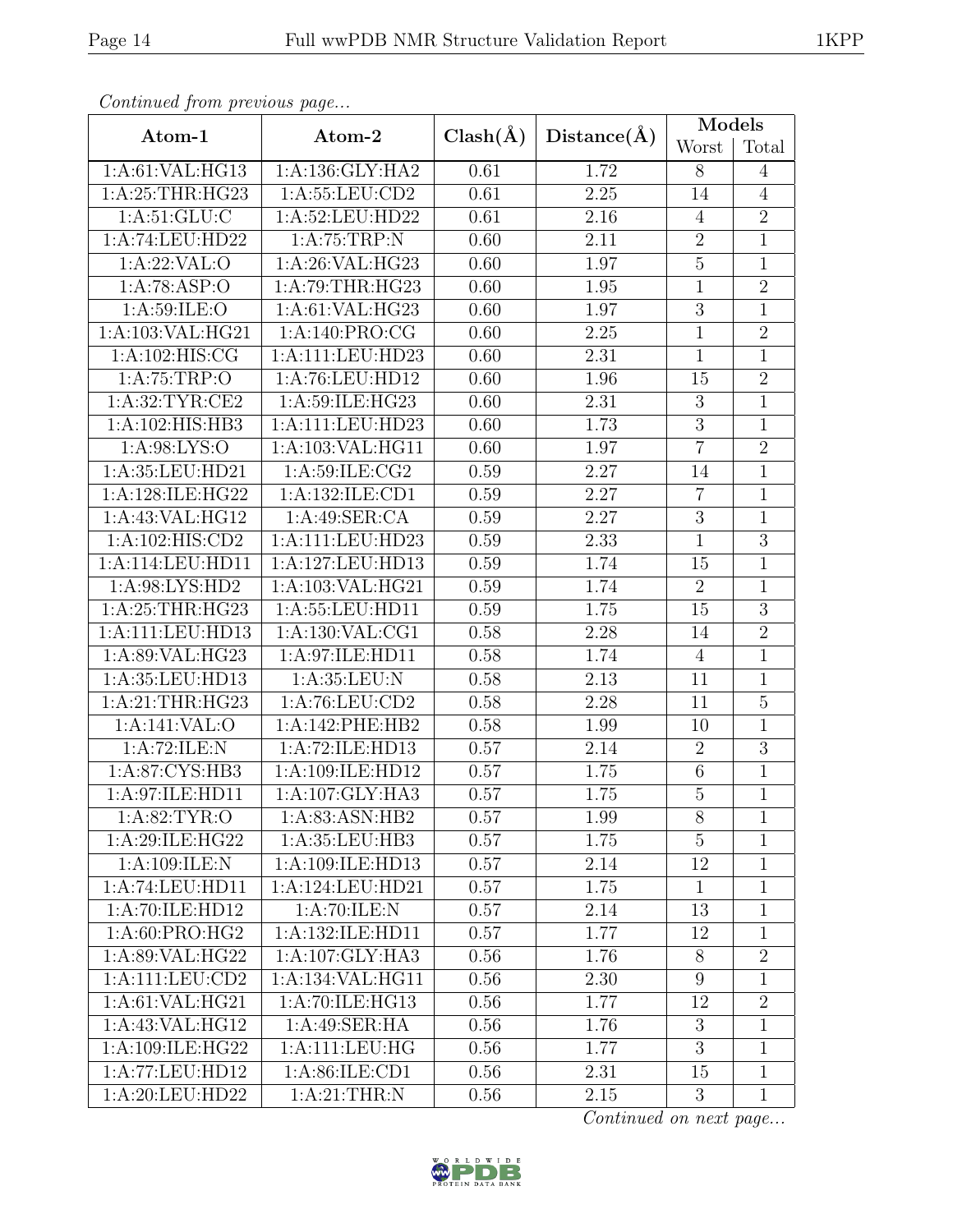|--|

| Continued from previous page |                    |              |                   | Models          |                |
|------------------------------|--------------------|--------------|-------------------|-----------------|----------------|
| Atom-1                       | Atom-2             | $Clash(\AA)$ | Distance(A)       | Worst           | Total          |
| 1:A:31:LEU:HD12              | 1: A:32:TYR:CG     | 0.56         | 2.36              | 8               | $\mathbf{1}$   |
| 1:A:89:VAL:HG22              | 1:A:91:PRO:HD3     | 0.56         | 1.77              | 11              | $\mathbf{1}$   |
| 1:A:113:TYR:HB2              | 1:A:130:VAL:HG21   | 0.56         | 1.76              | 12              | $\mathbf{1}$   |
| 1:A:77:LEU:HD13              | 1:A:77:LEU:H       | 0.56         | 1.60              | $\overline{8}$  | $\overline{6}$ |
| 1:A:111:LEU:HD22             | 1: A:113: TYR: CD2 | 0.56         | 2.36              | $\overline{5}$  | 1              |
| 1: A:89: VAL: HG13           | 1: A:109: ILE: CD1 | 0.56         | $\overline{2.31}$ | $\overline{8}$  | $\overline{2}$ |
| 1:A:11:MET:CE                | 1:A:39:LEU:HD23    | 0.56         | 2.31              | 14              | 1              |
| 1:A:89:VAL:HG13              | 1:A:109:ILE:HG23   | 0.55         | 1.78              | 14              | $\mathbf{1}$   |
| 1: A:59: ILE:N               | 1:A:59:ILE:HD13    | 0.55         | 2.16              | $6\phantom{.}6$ | $\mathbf 1$    |
| 1:A:95:MET:HB3               | 1:A:141:VAL:HG12   | 0.55         | 1.77              | 14              | $\mathbf{1}$   |
| 1:A:31:LEU:HD13              | 1: A:31: LEU:O     | 0.55         | 2.00              | $\overline{5}$  | $\overline{2}$ |
| 1: A:56:THR:HG23             | 1:A:73:CYS:SG      | 0.55         | 2.42              | $\overline{3}$  | $\overline{2}$ |
| 1:A:78:ASP:O                 | 1:A:79:THR:HG22    | 0.55         | $2.02\,$          | 11              | $\overline{2}$ |
| 1:A:70:ILE:HG21              | 1:A:135:PHE:HD2    | 0.54         | 1.62              | $8\,$           | $\overline{5}$ |
| 1: A:87: CYS:H               | 1:A:109:ILE:HD11   | 0.54         | 1.61              | 14              | $\mathbf 1$    |
| 1:A:12:VAL:HG11              | 1: A:53: MET:SD    | 0.54         | 2.42              | 3               | $\overline{2}$ |
| 1:A:29:ILE:HG22              | 1: A:35: LEU:CB    | 0.54         | $2.32\,$          | $\mathbf 5$     | $\mathbf{1}$   |
| 1:A:61:VAL:HG21              | 1:A:70:ILE:HG12    | 0.54         | 1.78              | $\overline{4}$  | 1              |
| 1:A:76:LEU:HD13              | 1:A:85:PRO:HB3     | 0.54         | 1.80              | 14              | $\overline{2}$ |
| 1:A:12:VAL:HG21              | 1:A:22:VAL:CG2     | 0.54         | 2.32              | $\overline{5}$  | 1              |
| 1:A:12:VAL:HG11              | 1:A:21:THR:HG21    | 0.54         | 1.79              | 10              | $\mathbf{1}$   |
| 1:A:32:TYR:CE2               | 1:A:132:ILE:HD11   | 0.54         | 2.38              | $\mathbf{1}$    | $\overline{2}$ |
| 1: A:86: ILE:N               | 1:A:86:ILE:HD12    | 0.54         | 2.18              | $\overline{8}$  | $\overline{1}$ |
| 1:A:76:LEU:HD22              | 1:A:76:LEU:N       | 0.54         | 2.18              | 9               | $\overline{4}$ |
| 1: A:97: ILE: O              | 1:A:97:ILE:CG2     | 0.54         | 2.55              | 8               | $\overline{2}$ |
| 1:A:99:THR:HG22              | 1:A:104:ASP:C      | $0.54\,$     | 2.24              | 13              | $\mathbf{1}$   |
| 1:A:114:LEU:C                | 1:A:114:LEU:HD22   | 0.53         | 2.24              | 14              | $\mathbf 1$    |
| 1:A:67:THR:O                 | 1:A:67:THR:HG23    | 0.53         | 2.02              | 15              | $\mathbf 1$    |
| $1: A:87:CYS:\overline{C}$   | 1:A:109:ILE:HD12   | 0.53         | 2.24              | 15              | 1              |
| 1: A:89: VAL:CG1             | 1:A:109:ILE:HD11   | 0.53         | 2.34              | 8               | 1              |
| 1:A:111:LEU:HD23             | 1:A:112:PRO:HD2    | 0.53         | 1.81              | 10              | $\mathbf{1}$   |
| 1:A:24:GLU:HB3               | 1:A:124:LEU:HD22   | 0.53         | 1.80              | $\overline{2}$  | $\mathbf 1$    |
| 1:A:24:GLU:HB3               | 1:A:124:LEU:HD12   | 0.52         | 1.80              | 8               | $\overline{2}$ |
| 1:A:77:LEU:N                 | 1:A:77:LEU:CD1     | 0.52         | 2.72              | $\overline{4}$  | 11             |
| 1:A:37:PRO:CA                | 1:A:55:LEU:HD23    | 0.52         | 2.34              | $\overline{4}$  | $\mathbf{1}$   |
| 1:A:103:VAL:HG21             | 1:A:140:PRO:HB3    | 0.52         | 1.81              | 14              | $\mathbf{1}$   |
| 1: A:26:VAL:O                | 1: A:30:THR:HG22   | 0.52         | 2.04              | $6\phantom{.}6$ | 3              |
| 1:A:8:LEU:HD11               | 1:A:37:PRO:HB2     | $0.52\,$     | 1.81              | 14              | 1              |
| 1:A:111:LEU:CD1              | 1:A:130:VAL:HG11   | 0.52         | 2.34              | 3               | 1              |
| 1:A:128:ILE:HG22             | 1:A:132:ILE:HD13   | 0.52         | 1.81              | $\overline{7}$  | $\mathbf{1}$   |
| 1:A:72:ILE:HG22              | 1:A:89:VAL:HG12    | 0.52         | 1.80              | 10              | $\overline{2}$ |

 $Confinued$  from previce

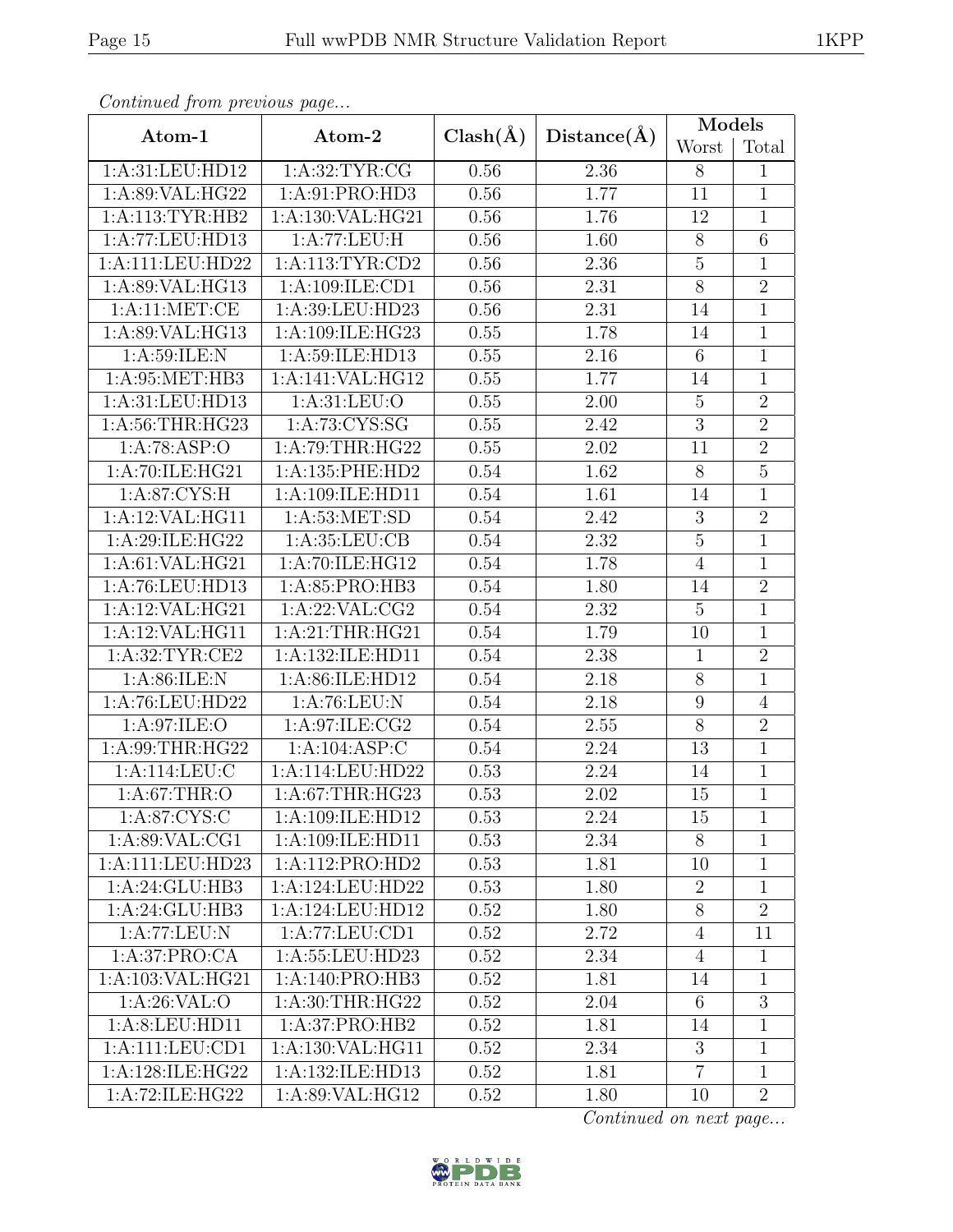|--|

| Continuea from previous page |                  |              |                   | Models          |                |
|------------------------------|------------------|--------------|-------------------|-----------------|----------------|
| Atom-1                       | Atom-2           | $Clash(\AA)$ | Distance(A)       | Worst           | Total          |
| 1:A:92:THR:HG23              | 1: A:95:MET:H    | 0.52         | 1.65              | $\overline{4}$  | $\mathbf{1}$   |
| 1:A:111:LEU:HB2              | 1:A:114:LEU:HD21 | 0.52         | 1.81              | $\overline{9}$  | $\overline{1}$ |
| 1:A:103:VAL:HG11             | 1:A:140:PRO:HB2  | 0.52         | 1.80              | 11              | $\mathbf{1}$   |
| 1: A:99:THR:OG1              | 1: A:100: GLY:N  | 0.52         | 2.42              | 12              | $\mathbf 1$    |
| 1:A:114:LEU:HD22             | 1:A:114:LEU:O    | 0.52         | 2.04              | 14              | $\mathbf{1}$   |
| 1:A:103:VAL:HG21             | 1:A:140:PRO:HB2  | 0.52         | 1.82              | 11              | $\overline{2}$ |
| 1: A:21:THR:CG2              | 1:A:76:LEU:HD23  | 0.52         | 2.35              | $6\phantom{.}6$ | 1              |
| 1: A:95: MET:SD              | 1:A:141:VAL:HG22 | 0.52         | 2.45              | $9\,$           | $\mathbf{1}$   |
| 1: A:25:THR:HG23             | 1:A:55:LEU:HD22  | 0.52         | 1.82              | 14              | 1              |
| 1:A:99:THR:HG22              | 1:A:105:ALA:HA   | 0.51         | 1.81              | $\overline{2}$  | $\overline{4}$ |
| 1:A:32:TYR:CE2               | 1:A:128:ILE:HG21 | 0.51         | 2.41              | $\overline{4}$  | $\mathbf 1$    |
| 1:A:52:LEU:HD22              | 1: A:52:LEU: N   | 0.51         | 2.20              | $\overline{4}$  | $\mathbf{1}$   |
| 1:A:102:HIS:HD2              | 1:A:134:VAL:HG11 | 0.51         | 1.65              | $\,6$           | $\mathbf 1$    |
| 1: A:32:TYR:HE2              | 1:A:132:ILE:HD11 | 0.51         | 1.65              | $\mathbf{1}$    | $\mathbf{1}$   |
| 1:A:77:LEU:HD12              | 1:A:86:ILE:HD11  | 0.51         | 1.82              | 15              | $\mathbf{1}$   |
| 1: A:32:TYR:O                | 1: A: 33: LYS: C | 0.51         | 2.49              | $\mathbf{1}$    | 1              |
| 1: A:20:LEU:C                | 1: A:20:LEU:CD2  | 0.51         | 2.79              | 3               | $\mathbf 1$    |
| 1:A:102:HIS:ND1              | 1:A:103:VAL:HG23 | 0.51         | 2.21              | 12              | $\mathbf{1}$   |
| 1:A:127:LEU:C                | 1:A:127:LEU:HD13 | 0.51         | $\overline{2.26}$ | 13              | $\overline{1}$ |
| 1:A:76:LEU:HD22              | 1: A:85: PRO:CB  | 0.51         | 2.36              | 13              | $\mathbf 1$    |
| 1:A:27:ASN:O                 | 1:A:31:LEU:HD23  | 0.50         | 2.07              | 14              | $\overline{2}$ |
| 1:A:87:CYS:HB3               | 1:A:109:ILE:HD13 | 0.50         | 1.83              | 3               | 1              |
| 1: A:82:TYR:O                | 1: A:83: ASN:HB3 | 0.50         | 2.07              | 10              | $\mathbf{1}$   |
| 1: A:95:MET:O                | 1: A:95:MET:HG2  | 0.50         | 2.06              | 9               | $\mathbf 1$    |
| 1: A:89: VAL: CG2            | 1:A:97:ILE:HD11  | 0.50         | 2.36              | 8               | $\mathbf{1}$   |
| 1:A:58:THR:HG22              | 1:A:71:PRO:HA    | 0.50         | 1.83              | $\overline{4}$  | $\overline{3}$ |
| 1:A:83:ASN:N                 | 1:A:84:PRO:HD2   | 0.50         | 2.22              | $8\,$           | $\overline{4}$ |
| 1:A:95:MET:O                 | 1:A:96:THR:HG22  | 0.50         | 2.05              | $\overline{9}$  | 1              |
| 1:A:32:TYR:HE2               | 1:A:59:ILE:HG23  | 0.50         | 1.66              | 3               | 1              |
| 1:A:109:ILE:HG23             | 1:A:111:LEU:CD1  | 0.50         | 2.37              | $\overline{4}$  | 1              |
| 1:A:117:TRP:CD1              | 1:A:122:SER:CB   | 0.50         | 2.94              | 14              | 1              |
| 1:A:141:VAL:O                | 1:A:142:PHE:C    | 0.50         | 2.49              | 15              | $\mathbf 1$    |
| 1:A:77:LEU:H                 | 1:A:77:LEU:HD22  | 0.50         | 1.66              | 9               | $\overline{4}$ |
| 1: A:59: ILE: HG12           | 1:A:72:ILE:HD12  | 0.49         | 1.83              | $\mathbf{1}$    | $\mathbf{1}$   |
| 1:A:74:LEU:HD22              | 1:A:124:LEU:HD11 | 0.49         | 1.84              | $\overline{4}$  | 1              |
| 1:A:117:TRP:C                | 1:A:117:TRP:CD1  | 0.49         | 2.85              | 13              | $\overline{4}$ |
| 1:A:114:LEU:HD12             | 1:A:127:LEU:HD13 | 0.49         | 1.83              | 15              | $\mathbf{1}$   |
| 1:A:127:LEU:HD13             | 1:A:127:LEU:O    | 0.49         | 2.07              | 13              | $\mathbf 1$    |
| 1:A:102:HIS:NE2              | 1:A:111:LEU:HD11 | 0.49         | 2.22              | $\overline{5}$  | $\mathbf{1}$   |
| 1: A:59: ILE:H               | 1:A:59:ILE:HD13  | 0.49         | 1.68              | $\overline{2}$  | $\mathbf{1}$   |
| 1:A:27:ASN:HB3               | 1:A:125:LEU:HD13 | 0.49         | 1.82              | $\overline{7}$  | $\mathbf{1}$   |

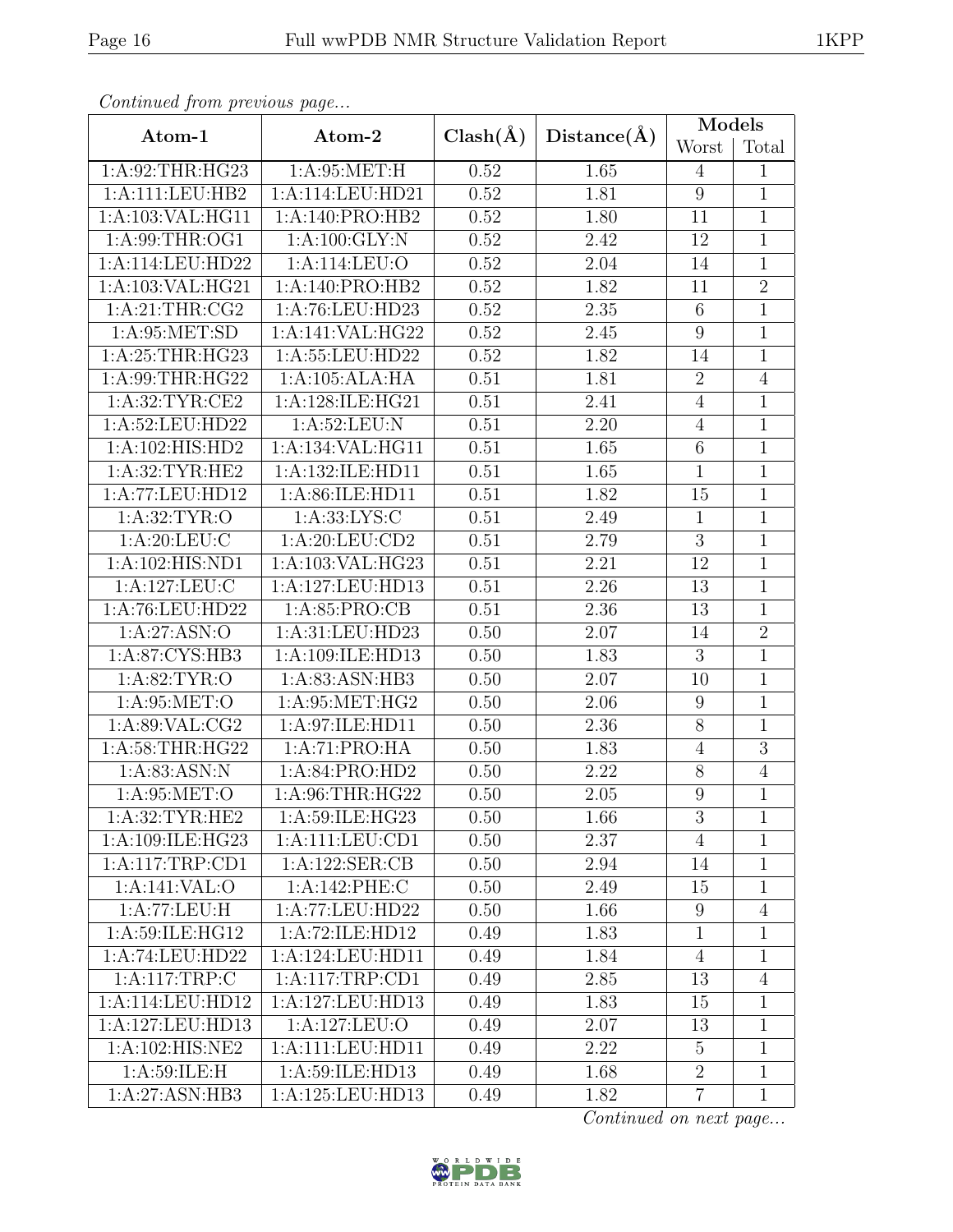|--|

| Continued from previous page |                                     |              |             | Models           |                |
|------------------------------|-------------------------------------|--------------|-------------|------------------|----------------|
| Atom-1                       | Atom-2                              | $Clash(\AA)$ | Distance(A) | Worst            | Total          |
| 1:A:102:HIS:NE2              | 1:A:111:LEU:HD23                    | 0.49         | 2.22        | 13               | $\mathbf{1}$   |
| 1:A:127:LEU:HD13             | 1:A:127:LEU:C                       | 0.49         | 2.27        | 11               | $\overline{2}$ |
| 1:A:114:LEU:CG               | 1:A:127:LEU:HD12                    | 0.49         | 2.37        | 3                | $\mathbf{1}$   |
| 1:A:142:PHE:C                | 1:A:142:PHE:CD1                     | 0.49         | 2.85        | 11               | 1              |
| 1:A:97:ILE:HG22              | 1:A:97:ILE:O                        | 0.49         | 2.07        | $\overline{4}$   | $\mathbf{1}$   |
| 1: A:20:LEU:C                | 1:A:20:LEU:HD13                     | 0.49         | 2.27        | $\overline{5}$   | $\mathbf{1}$   |
| 1: A: 39: LEU: C             | 1:A:39:LEU:HD13                     | 0.49         | 2.28        | 9                | $\overline{5}$ |
| 1:A:71:PRO:O                 | $1:A:72:\overline{\text{ILE:HG23}}$ | 0.49         | 2.08        | 12               | $\overline{4}$ |
| 1:A:111:LEU:HD21             | 1:A:134:VAL:HG21                    | 0.49         | 1.84        | 12               | $\overline{2}$ |
| 1: A:27: ASN:CG              | 1:A:125:LEU:HD11                    | 0.49         | 2.28        | 11               | $\mathbf{1}$   |
| 1: A:95:MET:HG3              | 1:A:141:VAL:HG13                    | 0.48         | 1.82        | 9                | $\overline{1}$ |
| 1: A:96:THR:CG2              | 1:A:142:PHE:O                       | 0.48         | 2.61        | 15               | $\mathbf{1}$   |
| 1:A:20:LEU:HD23              | 1: A:20: LEU:O                      | 0.48         | 2.09        | $6\phantom{.}6$  | 1              |
| 1: A:85: PRO:CG              | 1:A:124:LEU:HD12                    | 0.48         | 2.39        | $\overline{4}$   | $\mathbf{1}$   |
| 1: A: 134: VAL: CG1          | 1:A:135:PHE:N                       | 0.48         | 2.76        | $\overline{4}$   | $\mathbf{1}$   |
| 1:A:18:ARG:HH11              | 1:A:22:VAL:HG22                     | 0.48         | 1.67        | $\overline{3}$   | $\overline{1}$ |
| 1:A:77:LEU:CD1               | 1:A:77:LEU:N                        | 0.48         | 2.76        | $\sqrt{3}$       | 1              |
| 1:A:109:ILE:O                | 1:A:109:ILE:HG22                    | 0.48         | 2.09        | $\overline{1}$   | $\overline{2}$ |
| 1:A:12:VAL:CG2               | 1: A: 18: ARG: CZ                   | 0.48         | 2.92        | $\mathfrak{Z}$   | 1              |
| 1:A:61:VAL:HG22              | 1:A:135:PHE:CD1                     | 0.48         | 2.44        | $\overline{4}$   | $\mathbf{1}$   |
| 1:A:71:PRO:HG3               | 1:A:92:THR:HG23                     | 0.47         | 1.85        | 13               | 1              |
| 1:A:109:ILE:HG22             | 1:A:111:LEU:CD1                     | 0.47         | 2.39        | $\mathbf{1}$     | $\mathbf{1}$   |
| 1:A:130:VAL:HG13             | 1:A:131:MET:N                       | 0.47         | 2.24        | $\overline{4}$   | $\overline{5}$ |
| 1:A:86:ILE:CG2               | 1: A:88:PHE:CZ                      | 0.47         | 2.97        | 15               | $\overline{3}$ |
| 1: A: 102: HIS: CD2          | 1:A:111:LEU:CD2                     | 0.47         | 2.98        | $\overline{2}$   | $\overline{4}$ |
| 1:A:123:ASP:O                | 1:A:124:LEU:CB                      | 0.47         | 2.62        | $\mathbf{1}$     | 1              |
| 1: A:87: CYS:CB              | 1:A:109:ILE:HD12                    | 0.47         | 2.40        | 6                | $\mathbf 1$    |
| 1:A:35:LEU:HD21              | 1:A:59:ILE:HG23                     | 0.47         | 1.87        | 14               | $\,1$          |
| 1: A:87: CYS:O               | 1:A:109:ILE:HD12                    | 0.47         | 2.10        | 15               | $\mathbf{1}$   |
| 1:A:117:TRP:CE2              | 1:A:122:SER:CB                      | 0.47         | 2.98        | 8                | 1              |
| 1: A:53:MET:HE1              | 1:A:55:LEU:HD21                     | 0.47         | 1.86        | 10               | $\mathbf{1}$   |
| 1: A:110: TYR: CG            | 1: A: 110: TYR: O                   | 0.47         | 2.68        | $\mathbf 1$      | $\overline{2}$ |
| 1: A:52:LEU: N               | 1:A:52:LEU:HD22                     | 0.47         | 2.25        | $\,6\,$          | $\overline{2}$ |
| 1:A:70:ILE:HG23              | 1:A:141:VAL:HG23                    | 0.47         | 1.85        | $\overline{7}$   | $\mathbf 1$    |
| 1: A:50: ARG: HB2            | 1:A:52:LEU:HD21                     | 0.47         | 1.87        | $\overline{4}$   | $\mathbf{1}$   |
| 1:A:102:HIS:CD2              | 1:A:134:VAL:HG11                    | 0.47         | 2.45        | 6                | 1              |
| 1:A:27:ASN:HB3               | 1:A:125:LEU:HD11                    | 0.47         | 1.87        | $8\,$            | 1              |
| 1:A:12:VAL:HG21              | 1:A:18:ARG:CZ                       | 0.47         | 2.40        | $\boldsymbol{3}$ | 1              |
| 1: A:32:TYR:CE1              | 1: A:59: ILE: CG2                   | 0.46         | 2.98        | $\overline{5}$   | $\mathbf{1}$   |
| 1:A:114:LEU:HD13             | 1:A:114:LEU:C                       | 0.46         | 2.31        | 14               | $\overline{3}$ |
| 1:A:77:LEU:HD22              | 1: A:79:THR:N                       | 0.46         | 2.25        | 3                | $\mathbf{1}$   |

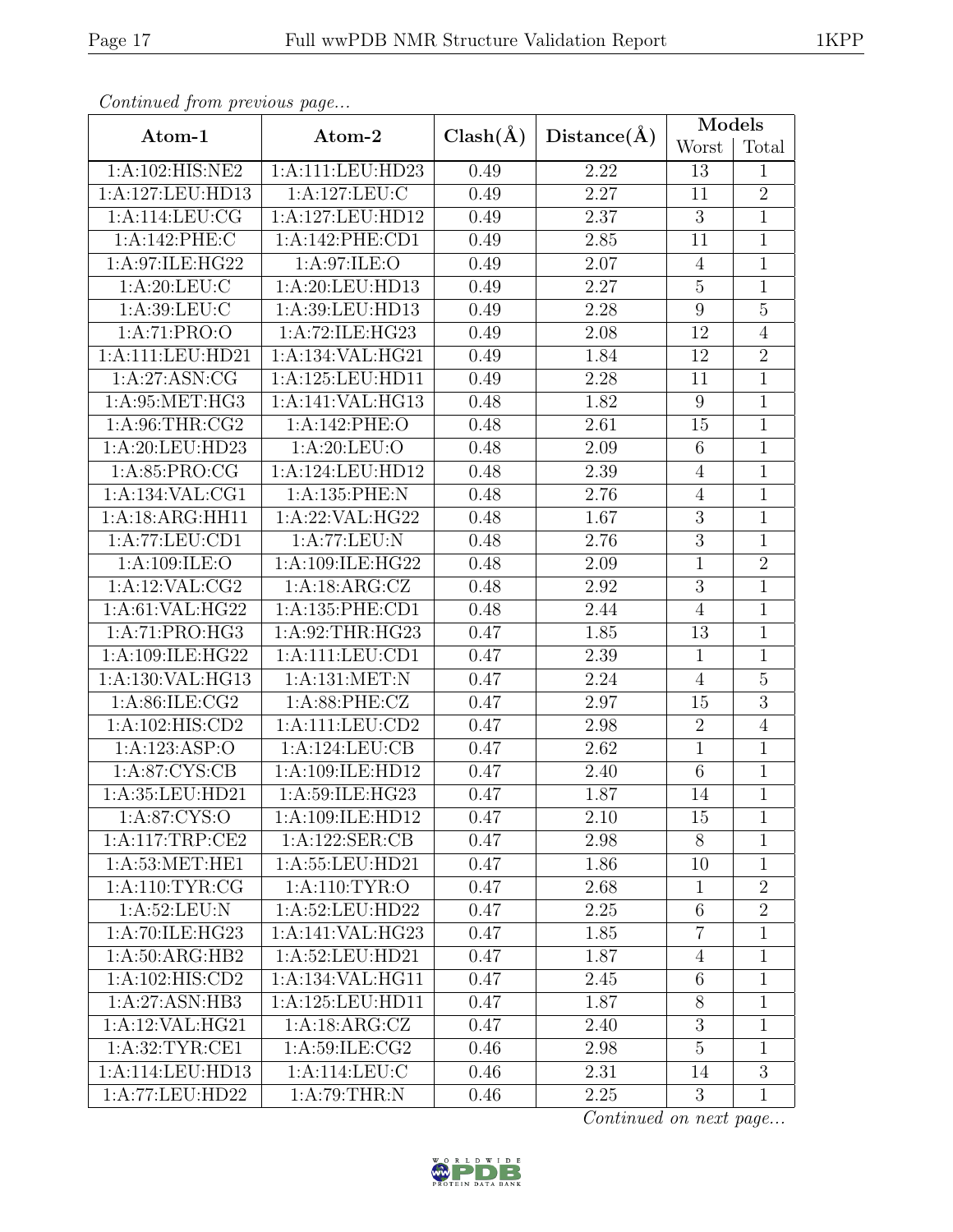| Continued from previous page |                                |              |             | Models           |                |  |
|------------------------------|--------------------------------|--------------|-------------|------------------|----------------|--|
| Atom-1                       | Atom-2                         | $Clash(\AA)$ | Distance(A) | Worst            | Total          |  |
| 1:A:77:LEU:HD22              | 1:A:77:LEU:C                   | 0.46         | 2.30        | 8                | 3              |  |
| 1: A:61: VAL: CG2            | 1:A:70:ILE:HD13                | 0.46         | 2.41        | 13               | $\overline{1}$ |  |
| 1:A:15:TYR:CD2               | 1:A:21:THR:HG21                | 0.46         | 2.45        | 6                | $\,1$          |  |
| 1: A:32:TYR:HE2              | 1:A:128:ILE:HG21               | 0.46         | 1.69        | $\overline{4}$   | 1              |  |
| 1: A:60: PRO:O               | 1:A:61:VAL:HG23                | 0.46         | 2.11        | $\overline{4}$   | $\mathbf{1}$   |  |
| 1:A:88:PHE:CE2               | 1: A: 108: LYS: CG             | 0.46         | 2.99        | $\overline{5}$   | $\overline{2}$ |  |
| 1:A:52:LEU:HD11              | 1: A:76: LEU:O                 | 0.46         | 2.11        | 13               | $\mathbf{1}$   |  |
| 1:A:141:VAL:HG12             | 1:A:142:PHE:N                  | 0.46         | 2.25        | 9                | $\overline{2}$ |  |
| 1:A:75:TRP:HA                | 1:A:75:TRP:CE3                 | 0.46         | 2.46        | $\mathbf{1}$     | 11             |  |
| 1:A:74:LEU:C                 | 1:A:74:LEU:HD13                | 0.46         | 2.31        | $\overline{2}$   | $\mathbf{1}$   |  |
| 1: A:31: LEU:CD1             | 1:A:32:TYR:CD2                 | 0.46         | 2.98        | $\overline{8}$   | $\overline{1}$ |  |
| 1:A:141:VAL:HG12             | 1:A:141:VAL:O                  | 0.46         | 2.11        | $\mathbf 1$      | $\overline{3}$ |  |
| 1: A: 55: LEU: CD1           | 1:A:74:LEU:HD13                | 0.46         | 2.32        | $\overline{5}$   | $\mathbf{1}$   |  |
| 1:A:89:VAL:HG21              | 1:A:103:VAL:HG12               | 0.46         | 1.87        | $\mathbf 5$      | $\mathbf 1$    |  |
| 1: A:88: PHE: CZ             | $1: A:108: LYS: \overline{CG}$ | 0.45         | 2.99        | 11               | $\overline{3}$ |  |
| 1:A:89:VAL:HG23              | 1:A:89:VAL:O                   | 0.45         | 2.11        | $\overline{4}$   | $\overline{1}$ |  |
| 1:A:39:LEU:HD11              | 1:A:51:GLU:HB2                 | 0.45         | 1.87        | $\overline{2}$   | $\mathbf{1}$   |  |
| 1:A:127:LEU:O                | 1:A:130:VAL:HG12               | 0.45         | 2.10        | $\overline{3}$   | $\mathbf 1$    |  |
| 1:A:115:HIS:CD2              | 1:A:116:GLU:N                  | 0.45         | 2.84        | $\overline{7}$   | $\overline{1}$ |  |
| 1:A:72:ILE:HD12              | 1:A:72:ILE:C                   | 0.45         | 2.32        | 10               | $\overline{3}$ |  |
| 1:A:79:THR:HG23              | 1: A:79:THR:O                  | 0.45         | 2.09        | 10               | $\mathbf 1$    |  |
| 1: A: 102: HIS: CG           | 1:A:111:LEU:CD2                | 0.45         | 2.99        | $\mathbf{1}$     | $\mathbf 1$    |  |
| 1:A:109:ILE:HD12             | 1:A:109:ILE:N                  | 0.45         | 2.26        | $\overline{4}$   | $\mathbf{1}$   |  |
| 1:A:39:LEU:HD11              | 1: A:51: GLU:CG                | 0.45         | 2.40        | $\overline{5}$   | $1\,$          |  |
| 1:A:103:VAL:HG11             | 1:A:140:PRO:O                  | 0.45         | 2.10        | 15               | $\mathbf{1}$   |  |
| 1:A:130:VAL:CG1              | 1:A:131:MET:N                  | 0.45         | 2.79        | $8\,$            | 14             |  |
| 1:A:12:VAL:HG21              | 1:A:18:ARG:NH2                 | 0.45         | 2.26        | $\boldsymbol{3}$ | $\mathbf{1}$   |  |
| 1:A:17:TRYR:CE1              | 1:A:21:THR:OG1                 | 0.45         | 2.69        | $\overline{8}$   | $\overline{1}$ |  |
| 1:A:97:ILE:CD1               | 1: A:99:THR:HG22               | 0.45         | 2.42        | 12               | $\mathbf{1}$   |  |
| 1:A:11:MET:HE3               | 1:A:39:LEU:HD23                | 0.45         | 1.88        | 14               | $\mathbf{1}$   |  |
| 1:A:52:LEU:HD11              | 1:A:77:LEU:HA                  | 0.45         | 1.87        | 13               | $\mathbf{1}$   |  |
| 1:A:86:ILE:HG22              | 1:A:87:CYS:N                   | 0.45         | 2.26        | $9\phantom{.0}$  | 9              |  |
| 1:A:141:VAL:HG12             | 1:A:142:PHE:H                  | 0.45         | 1.72        | 10               | 1              |  |
| 1: A:17: TYR:O               | 1:A:19:ASP:N                   | 0.45         | 2.49        | 3                | $\overline{4}$ |  |
| 1: A:58:THR:HG23             | 1:A:71:PRO:N                   | 0.45         | 2.26        | $\boldsymbol{9}$ | 1              |  |
| 1: A:99:THR:HA               | 1:A:103:VAL:O                  | 0.45         | 2.12        | 13               | 1              |  |
| 1: A:108: LYS:O              | 1:A:110:TYR:CD1                | 0.45         | 2.69        | 14               | 1              |  |
| 1:A:39:LEU:HD11              | 1:A:51:GLU:HB3                 | 0.44         | 1.88        | $8\,$            | $\mathbf{1}$   |  |
| 1:A:17:TYR:CE2               | 1: A:79:THR:CG2                | 0.44         | 3.00        | $\overline{2}$   | $\mathbf{1}$   |  |
| 1:A:109:ILE:HG22             | 1:A:111:LEU:HD12               | 0.44         | 1.89        | 13               | $\mathbf{1}$   |  |
| 1:A:74:LEU:HD22              | 1:A:86:ILE:O                   | 0.44         | 2.13        | $\overline{2}$   | $\mathbf{1}$   |  |

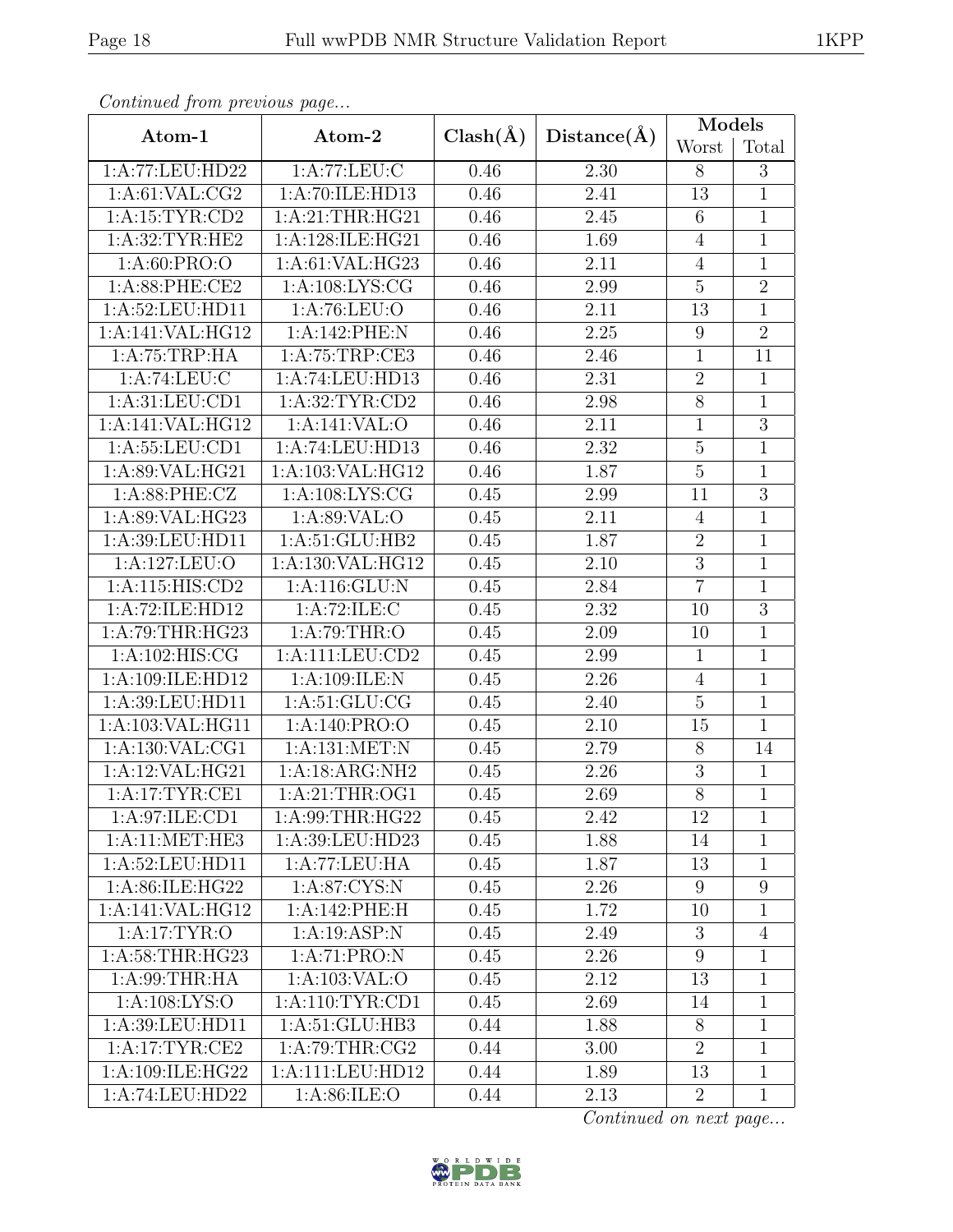| Continued from previous page |                    |              |             | Models          |                  |
|------------------------------|--------------------|--------------|-------------|-----------------|------------------|
| Atom-1                       | Atom-2             | $Clash(\AA)$ | Distance(A) | Worst           | Total            |
| 1: A:32: TYR: HB2            | 1:A:35:LEU:HD23    | 0.44         | 1.88        | $\overline{5}$  | 1                |
| 1:A:117:TRP:CD1              | 1:A:122:SER:HB2    | 0.44         | 2.47        | 14              | $\overline{2}$   |
| $1:$ A:39:LEU:HD22           | 1: A:52: LEU:O     | 0.44         | 2.13        | 9               | $\overline{2}$   |
| 1:A:135:PHE:CE2              | 1:A:140:PRO:CG     | 0.44         | 3.00        | $\overline{2}$  | $\overline{2}$   |
| 1: A:96:THR:OG1              | 1:A:97:ILE:N       | 0.44         | 2.50        | $\,6\,$         | $\overline{2}$   |
| 1: A:95:MET:CB               | 1:A:141:VAL:HG12   | 0.44         | 2.42        | 14              | $\mathbf{1}$     |
| 1:A:114:LEU:CD2              | 1:A:127:LEU:HD13   | 0.44         | 2.27        | $\overline{4}$  | $\mathbf{1}$     |
| 1:A:12:VAL:HG21              | 1:A:22:VAL:HG22    | 0.44         | 1.88        | $\overline{7}$  | $\mathbf{1}$     |
| 1: A:68:TYR:CE2              | 1:A:70:ILE:CD1     | 0.44         | 3.00        | 10              | 1                |
| 1:A:70:ILE:HD12              | 1:A:141:VAL:CG2    | 0.44         | 2.43        | 12              | 1                |
| 1: A:95:MET:CB               | 1:A:141:VAL:CG1    | 0.44         | 2.96        | 14              | $\mathbf{1}$     |
| 1:A:35:LEU:HD22              | 1:A:35:LEU:H       | 0.44         | 1.73        | 11              | $\mathbf{1}$     |
| 1: A:95:MET:O                | 1: A:96:THR:CG2    | 0.44         | 2.65        | 9               | $\overline{1}$   |
| 1:A:102:HIS:CE1              | 1:A:103:VAL:HG23   | 0.44         | 2.48        | 12              | $\mathbf 1$      |
| 1: A:108: LYS:O              | 1:A:109:ILE:HG22   | 0.43         | 2.12        | 9               | $\mathbf 1$      |
| 1: A:60: PRO:HB3             | 1: A:67:THR:HG22   | 0.43         | 1.90        | $\overline{4}$  | 1                |
| 1: A:32:TYR:CE2              | 1:A:128:ILE:CG2    | 0.43         | 3.01        | $\mathbf 5$     | $\mathbf{1}$     |
| $1:$ A:28:VAL:HG21           | 1:A:124:LEU:CD2    | 0.43         | 2.42        | $\overline{6}$  | $\mathbf 1$      |
| 1:A:97:ILE:CD1               | 1:A:107:GLY:CA     | 0.43         | $2.95\,$    | $\overline{7}$  | $\mathbf 1$      |
| 1: A:61: VAL: HG11           | 1:A:135:PHE:O      | 0.43         | 2.13        | $\sqrt{3}$      | 1                |
| 1:A:89:VAL:HG22              | 1:A:107:GLY:CA     | 0.43         | 2.43        | $\overline{8}$  | $\overline{3}$   |
| 1: A:25:THR:O                | 1:A:29:ILE:HD13    | 0.43         | 2.13        | $8\,$           | 1                |
| 1:A:31:LEU:HD22              | 1:A:125:LEU:HD21   | 0.43         | 1.88        | $\overline{1}$  | $\mathbf{1}$     |
| 1:A:34:ASP:OD1               | 1:A:35:LEU:HD22    | 0.43         | 2.13        | $\,6$           | $\mathbf 1$      |
| 1:A:31:LEU:HD12              | 1: A:32: TYR: CD2  | 0.43         | 2.49        | $8\,$           | 1                |
| 1: A:90: LYS:N               | 1:A:91:PRO:CD      | 0.43         | 2.80        | $\overline{9}$  | $\mathbf{1}$     |
| 1:A:58:THR:HG22              | 1:A:71:PRO:CB      | 0.43         | 2.44        | 11              | $\mathbf{1}$     |
| 1: A:11: MET:HG2             | 1:A:12:VAL:HG13    | 0.43         | 1.90        | $\overline{5}$  | $\mathbf{1}$     |
| 1:A:77:LEU:H                 | 1:A:77:LEU:HD13    | 0.43         | 1.74        | 3               | 1                |
| 1: A:80: TYR:CB              | 1:A:81:PRO:HA      | 0.43         | 2.44        | $6\phantom{.}6$ | 1                |
| 1:A:15:TYR:OH                | 1:A:52:LEU:HD12    | 0.43         | 2.14        | 10              | 1                |
| 1:A:132:ILE:HA               | 1:A:135:PHE:CZ     | 0.43         | 2.49        | $\overline{4}$  | $\mathbf{1}$     |
| 1: A:83: ASN:CB              | 1: A:84: PRO:CD    | 0.43         | 2.97        | 9               | $\mathbf{1}$     |
| 1:A:74:LEU:HD11              | 1: A:124: LEU: CD2 | 0.43         | 2.43        | 11              | $\mathbf 1$      |
| 1: A:75:TRP:O                | 1:A:76:LEU:HD13    | 0.43         | 2.14        | 12              | 1                |
| 1: A:26: VAL:CG1             | 1:A:27:ASN:N       | 0.43         | 2.82        | $\overline{7}$  | 14               |
| 1:A:72:ILE:N                 | 1:A:72:ILE:CD1     | 0.43         | 2.82        | 4               | 3                |
| 1:A:88:PHE:N                 | 1:A:109:ILE:HD12   | 0.43         | 2.29        | $\overline{3}$  | $\mathbf{1}$     |
| 1: A:25:THR:CG2              | 1: A:26: VAL:N     | 0.43         | 2.82        | 10              | $\boldsymbol{3}$ |
| 1:A:124:LEU:O                | 1:A:128:ILE:HD13   | 0.43         | 2.14        | 10              | 1                |
| 1:A:58:THR:HG22              | 1:A:71:PRO:HB3     | 0.43         | 1.90        | 11              | $\mathbf{1}$     |

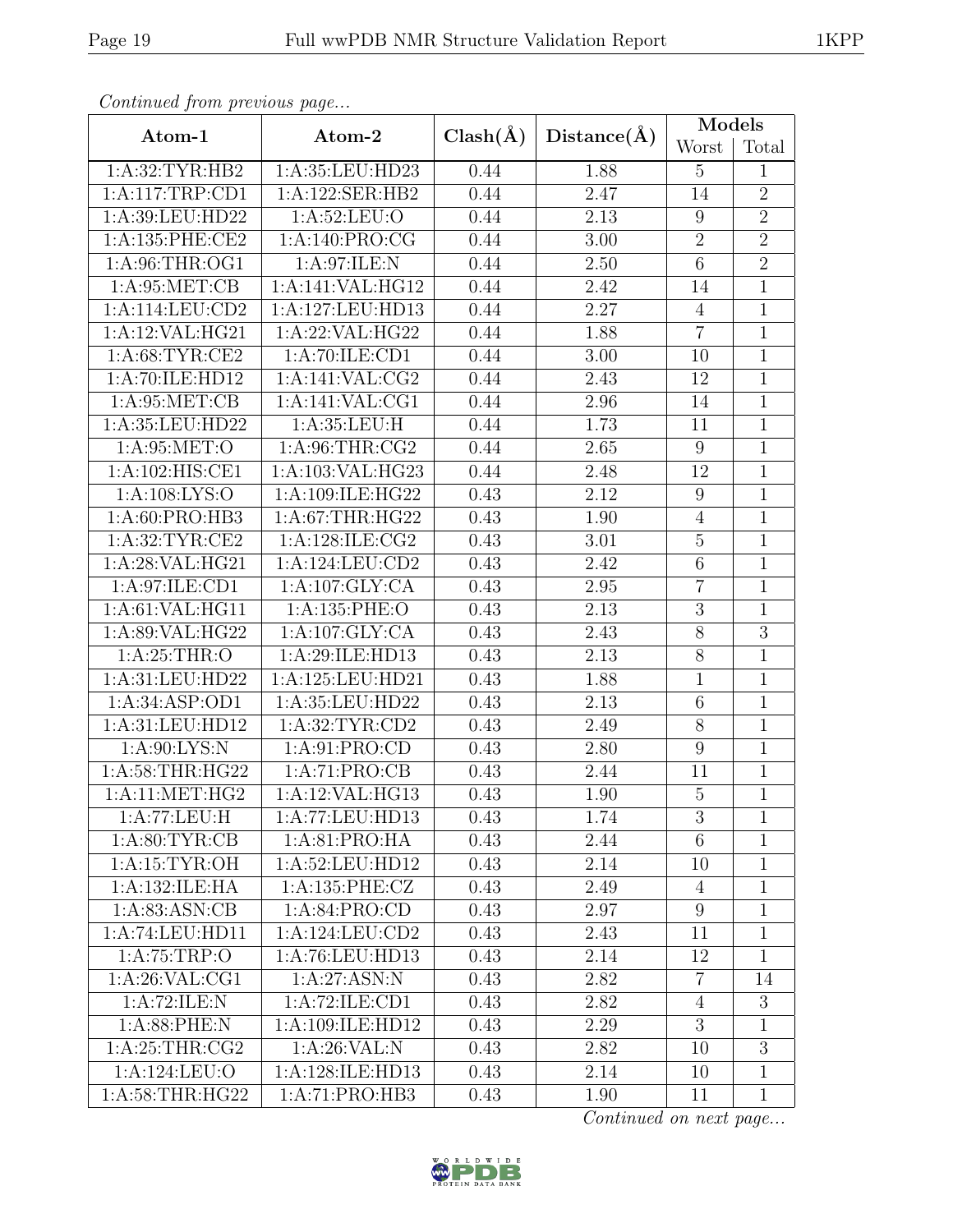| Continuea from previous page |                                             |              |             | <b>Models</b>    |                |  |
|------------------------------|---------------------------------------------|--------------|-------------|------------------|----------------|--|
| Atom-1                       | Atom-2                                      | $Clash(\AA)$ | Distance(A) | Worst            | Total          |  |
| 1: A:75:TRP:CE3              | 1:A:75:TRP:HA                               | 0.43         | 2.48        | 3                | $\overline{4}$ |  |
| 1: A:87: CYS:CB              | 1:A:109:ILE:HG21                            | 0.43         | 2.44        | $\overline{9}$   | $\overline{1}$ |  |
| 1:A:117:TRP:NE1              | 1:A:122:SER:CB                              | 0.43         | 2.82        | $\boldsymbol{9}$ | $\overline{2}$ |  |
| 1: A:98: LYS: CG             | 1:A:140:PRO:HA                              | 0.43         | 2.44        | 12               | $\overline{1}$ |  |
| 1:A:109:ILE:O                | 1:A:114:LEU:HD11                            | 0.42         | 2.13        | $\boldsymbol{9}$ | $\mathbf{1}$   |  |
| 1:A:52:LEU:HD23              | 1:A:75:TRP:CZ3                              | 0.42         | 2.49        | 10               | $\overline{1}$ |  |
| 1:A:15:TYR:CE2               | 1:A:77:LEU:O                                | 0.42         | 2.72        | $6\phantom{.}6$  | $\overline{7}$ |  |
| 1: A:99:THR:OG1              | 1:A:104:ASP:N                               | 0.42         | 2.53        | 12               | $\mathbf{1}$   |  |
| 1:A:38:VAL:HG12              | 1:A:39:LEU:N                                | 0.42         | 2.29        | 9                | $\overline{8}$ |  |
| 1:A:117:TRP:NE1              | 1:A:122:SER:N                               | 0.42         | 2.67        | 11               | $\overline{2}$ |  |
| 1: A:63: TYR:O               | 1: A:64: ARG:CG                             | 0.42         | 2.67        | 12               | $\mathbf{1}$   |  |
| 1: A:87: CYS:O               | 1:A:109:ILE:HG12                            | 0.42         | 2.15        | 14               | $\mathbf 1$    |  |
| 1:A:103:VAL:O                | 1:A:104:ASP:O                               | 0.42         | 2.38        | $\overline{5}$   | $\mathbf{1}$   |  |
| 1: A:79:THR:O                | 1: A:80: TYR: CG                            | 0.42         | 2.73        | 12               | $\mathbf{1}$   |  |
| 1: A:53: MET:CE              | 1:A:76:LEU:HD12                             | 0.42         | 2.45        | 13               | $\mathbf{1}$   |  |
| 1:A:59:ILE:HD13              | 1:A:59:ILE:N                                | 0.42         | 2.30        | $\overline{2}$   | $\mathbf{1}$   |  |
| 1:A:70:ILE:HD12              | 1:A:141:VAL:HG23                            | 0.42         | 1.91        | 14               | $\mathbf{1}$   |  |
| 1:A:31:LEU:HD23              | 1:A:31:LEU:O                                | 0.42         | 2.14        | $\overline{4}$   | $\mathbf 1$    |  |
| 1:A:89:VAL:HG21              | 1:A:97:ILE:HD11                             | 0.42         | 1.92        | $\overline{6}$   | $\overline{1}$ |  |
| 1:A:17:TYR:CE2               | 1:A:79:THR:OG1                              | 0.42         | 2.73        | 11               | $\mathbf{1}$   |  |
| 1:A:109:ILE:N                | $1:\overline{A:109:ILE:CD1}$                | 0.42         | 2.82        | $\overline{4}$   | $\mathbf{1}$   |  |
| 1:A:77:LEU:CD2               | 1:A:79:THR:CA                               | 0.41         | 2.98        | $\sqrt{3}$       | $\mathbf{1}$   |  |
| 1:A:111:LEU:HD22             | 1:A:113:TYR:CE2                             | 0.41         | 2.50        | $\overline{5}$   | $\overline{1}$ |  |
| 1: A:61: VAL: HG21           | 1:A:70:ILE:HD13                             | 0.41         | 1.91        | 13               | $\mathbf{1}$   |  |
| 1:A:104:ASP:OD2              | 1: A:110: TYR: CD1                          | 0.41         | 2.73        | 13               | $\mathbf{1}$   |  |
| 1:A:61:VAL:HG22              | 1: A:68: TYR:O                              | 0.41         | 2.15        | 15               | $\mathbf{1}$   |  |
| 1:A:77:LEU:N                 | 1:A:77:LEU:HD22                             | 0.41         | 2.30        | $\boldsymbol{9}$ | $\mathbf{1}$   |  |
| 1:A:141:VAL:CG1              | 1:A:142:PHE:N                               | 0.41         | 2.83        | $\overline{9}$   | $\mathbf{1}$   |  |
| 1:A:142:PHE:CD1              | 1:A:142:PHE:C                               | 0.41         | 2.93        | $\overline{7}$   | $\mathbf{1}$   |  |
| 1: A:88: PHE: CZ             | 1: A:108: LYS: HG3                          | 0.41         | $2.51\,$    | 11               | $\mathbf{1}$   |  |
| 1: A:83: ASN:CG              | 1: A:84: PRO:HD3                            | 0.41         | 2.36        | 14               | $\mathbf{1}$   |  |
| 1:A:114:LEU:HD13             | 1: A:115: HIS:H                             | 0.41         | 1.71        | 14               | $\mathbf{1}$   |  |
| 1: A: 135: PHE: CE2          | $1:A:140: \overline{\text{PRO:H}\text{G}3}$ | 0.41         | 2.50        | 8                | 3              |  |
| 1:A:70:ILE:N                 | 1:A:70:ILE:CD1                              | 0.41         | 2.84        | 13               | $\mathbf{1}$   |  |
| 1:A:89:VAL:HG22              | 1: A: 107: GLY: C                           | 0.41         | 2.35        | $\mathbf{1}$     | $\mathbf{1}$   |  |
| 1: A:88: PHE:CE2             | 1: A:108: LYS: HG3                          | 0.41         | 2.50        | $\overline{5}$   | $\overline{2}$ |  |
| 1:A:102:HIS:CE1              | 1: A: 109: ILE: CG2                         | 0.41         | 2.99        | $5\,$            | $\mathbf{1}$   |  |
| 1:A:117:TRP:CD1              | 1:A:117:TRP:C                               | 0.41         | 2.94        | $\overline{7}$   | $\mathbf{1}$   |  |
| 1:A:104:ASP:OD1              | 1: A:110: TYR: CE1                          | 0.41         | 2.73        | 13               | $\mathbf 1$    |  |
| 1: A:79:THR:O                | 1: A:80: TYR:CD2                            | 0.41         | 2.73        | $\overline{3}$   | $\overline{1}$ |  |
| 1:A:87:CYS:O                 | 1:A:88:PHE:CD1                              | 0.41         | 2.74        | 4                | 1              |  |

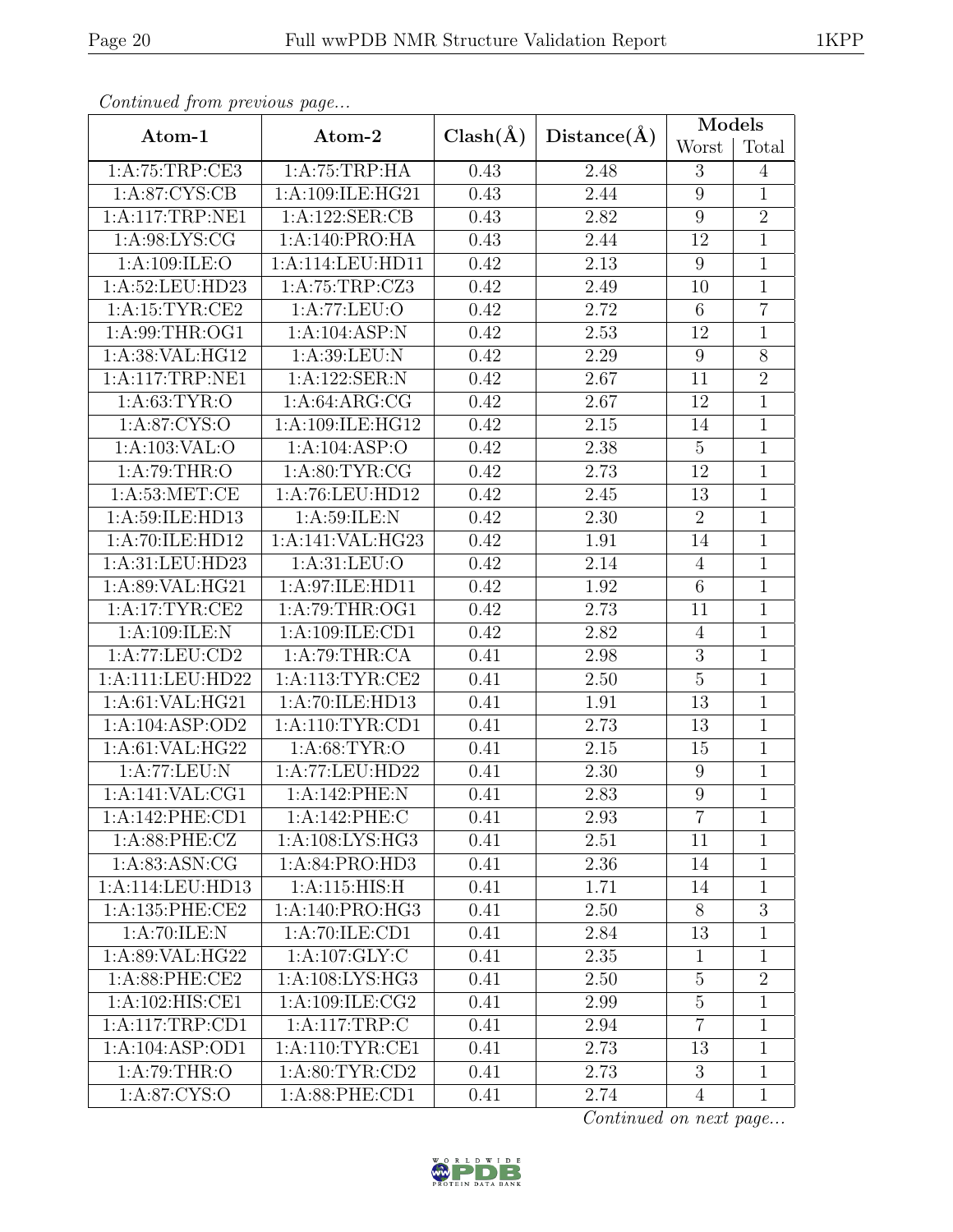| Continuea from previous page |                    |              |                   | Models          |                |
|------------------------------|--------------------|--------------|-------------------|-----------------|----------------|
| Atom-1                       | Atom-2             | $Clash(\AA)$ | Distance(A)       | Worst           | Total          |
| 1: A:102: HIS: HD2           | 1:A:134:VAL:HG21   | 0.41         | 1.73              | $\overline{4}$  | $\mathbf{1}$   |
| 1: A:110: TYR:O              | 1: A:110: TYR: CD1 | 0.41         | 2.73              | $\overline{7}$  | $\overline{1}$ |
| 1: A:76:LEU: N               | 1: A:76: LEU:CD2   | 0.41         | 2.84              | 9               | $\mathbf 1$    |
| 1: A:100: GLY:N              | 1:A:103:VAL:HG23   | 0.41         | 2.30              | 11              | $\mathbf{1}$   |
| 1:A:74:LEU:HD13              | 1:A:124:LEU:HD21   | 0.41         | 1.92              | $\overline{4}$  | $\mathbf 1$    |
| 1: A:75:TRP:C                | 1:A:76:LEU:HD12    | 0.41         | 2.35              | $\overline{7}$  | $\overline{1}$ |
| 1: A:82:TYR:O                | 1:A:83:ASN:ND2     | 0.41         | 2.54              | 10              | $\mathbf 1$    |
| 1: A:110: TYR:O              | $1:$ A:110:TYR:CD2 | 0.41         | 2.74              | $\mathbf{1}$    | $\mathbf{1}$   |
| 1:A:104:ASP:OD2              | 1: A:110: TYR: CD2 | 0.41         | 2.74              | 11              | $\overline{2}$ |
| 1: A:52:LEU: N               | 1:A:52:LEU:CD2     | 0.41         | 2.84              | $\overline{4}$  | $\overline{2}$ |
| 1:A:131:MET:O                | 1:A:135:PHE:CD2    | 0.41         | 2.74              | $\overline{4}$  | $\mathbf 1$    |
| 1: A:79:THR:O                | 1: A:80: TYR:CD1   | 0.41         | 2.74              | $\overline{7}$  | 1              |
| 1:A:109:ILE:CG1              | 1:A:111:LEU:HD12   | 0.41         | 2.46              | 9               | $\mathbf 1$    |
| 1: A:75:TRP:CD1              | 1:A:88:PHE:CE2     | 0.41         | $\overline{3.09}$ | 10              | $\mathbf{1}$   |
| 1: A:99:THR:CG2              | 1:A:104:ASP:O      | 0.41         | 2.69              | 12              | $\mathbf{1}$   |
| 1:A:97:ILE:HG21              | 1:A:105:ALA:O      | 0.41         | 2.16              | $\overline{2}$  | 1              |
| 1: A:15:TYR:CE1              | 1:A:78:ASP:OD1     | 0.41         | 2.74              | $6\phantom{.}6$ | $\mathbf{1}$   |
| 1:A:28:VAL:HG22              | 1:A:125:LEU:HD12   | 0.41         | 1.92              | $6\,$           | $\mathbf{1}$   |
| 1:A:109:ILE:HD13             | 1:A:131:MET:HE2    | 0.41         | 1.91              | $6\phantom{.}6$ | $\mathbf{1}$   |
| 1:A:117:TRP:CD1              | 1:A:122:SER:HB3    | 0.41         | 2.51              | 15              | $\mathbf{1}$   |
| 1: A: 101: LYS: O            | 1: A:110: TYR: CZ  | 0.40         | 2.74              | $\overline{1}$  | $\overline{1}$ |
| 1:A:85:PRO:HG3               | 1:A:124:LEU:HD12   | 0.40         | 1.92              | $\overline{4}$  | 1              |
| 1:A:70:ILE:HD11              | 1:A:139:PRO:HB3    | 0.40         | 1.93              | $\mathbf{1}$    | $\mathbf{1}$   |
| 1:A:28:VAL:HG21              | 1:A:124:LEU:HB3    | 0.40         | 1.92              | $\overline{7}$  | $\mathbf{1}$   |
| 1:A:77:LEU:HD11              | 1:A:84:PRO:O       | 0.40         | 2.16              | 13              | $\mathbf{1}$   |
| 1:A:77:LEU:CD2               | 1:A:79:THR:N       | 0.40         | 2.84              | 3               | $\mathbf 1$    |
| 1:A:104:ASP:OD1              | 1:A:108:LYS:N      | 0.40         | $2.55\,$          | $\overline{4}$  | $\mathbf 1$    |
| 1:A:27:ASN:O                 | 1:A:30:THR:HG22    | 0.40         | 2.16              | $\overline{8}$  | 1              |
| 1:A:12:VAL:HG11              | 1: A:53:MET:CE     | 0.40         | 2.46              | 15              | 1              |
| 1:A:124:LEU:HD23             | 1:A:124:LEU:O      | 0.40         | 2.15              | $\mathbf{1}$    | 1              |
| 1: A:25:THR:O                | 1:A:29:ILE:HG13    | 0.40         | 2.16              | $\overline{2}$  | 1              |
| 1:A:72:ILE:HD13              | 1:A:72:ILE:H       | 0.40         | 1.73              | $\overline{4}$  | 1              |
| 1: A:24: GLU:CB              | 1:A:124:LEU:HD12   | 0.40         | 2.46              | $8\,$           | 1              |
| 1: A:108: LYS:O              | 1:A:109:ILE:CG2    | 0.40         | 2.70              | $9\phantom{.0}$ | $\mathbf{1}$   |
| 1:A:18:ARG:NH2               | 1: A:21:THR:CG2    | 0.40         | 2.85              | 3               | $\mathbf{1}$   |
| 1: A:80: TYR: CE1            | 1:A:83:ASN:OD1     | 0.40         | 2.75              | 3               | $\mathbf{1}$   |

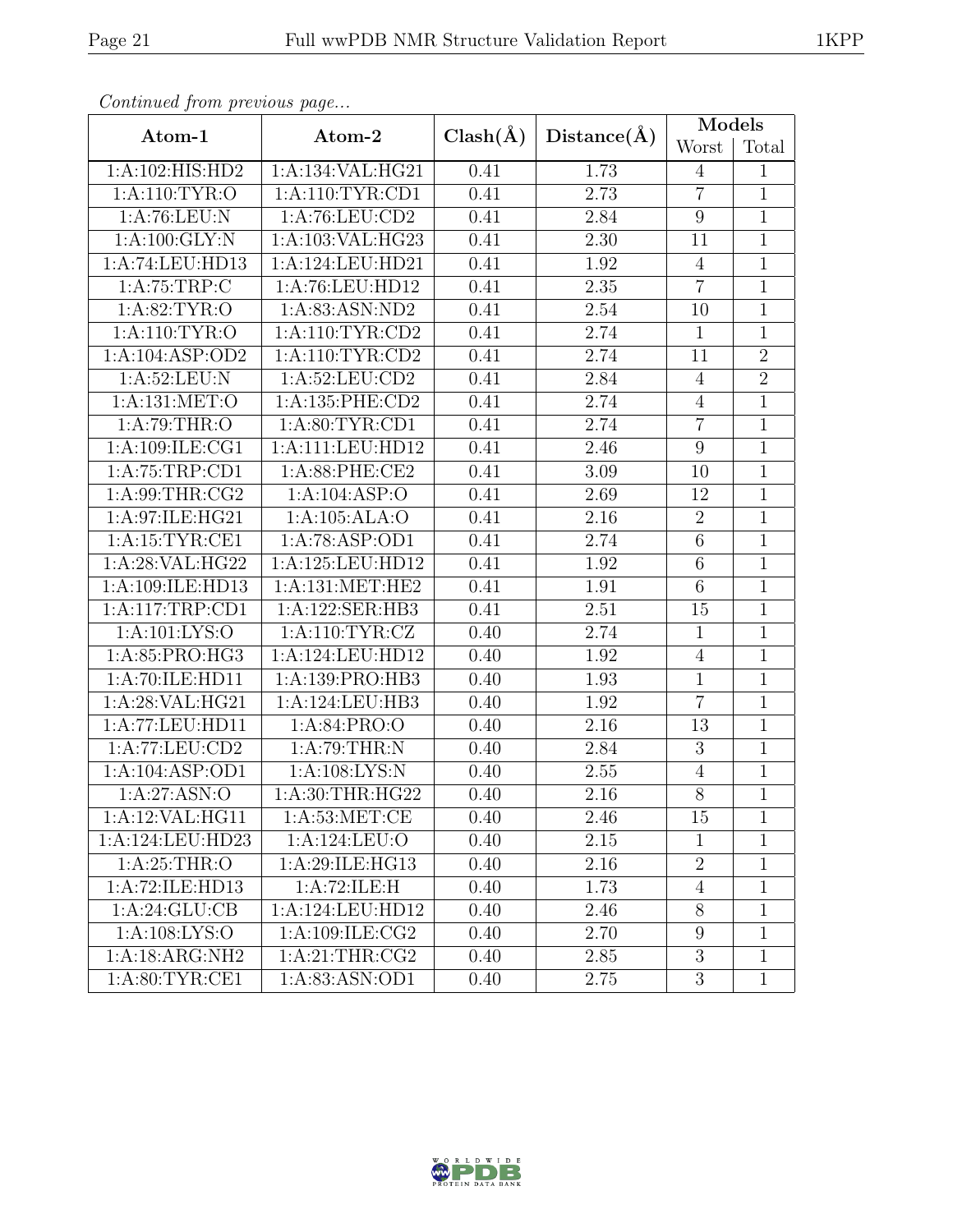## 6.3 Torsion angles (i)

### 6.3.1 Protein backbone  $(i)$

In the following table, the Percentiles column shows the percent Ramachandran outliers of the chain as a percentile score with respect to all PDB entries followed by that with respect to all NMR entries. The Analysed column shows the number of residues for which the backbone conformation was analysed and the total number of residues.

| Mol | Chain | Analysed          | Favoured            | Allowed            | Outliers                    | Percentiles       |
|-----|-------|-------------------|---------------------|--------------------|-----------------------------|-------------------|
|     |       | 129/145(89%)      | $109\pm4(84\pm3\%)$ | $16\pm4(12\pm3\%)$ | $\frac{5 \pm 2}{4 \pm 2\%}$ | $\boxed{6}$<br>34 |
| All | All   | $1935/2175(89\%)$ | 1628 (84\%)         | 236 (12\%)         | $(4\%)$<br>71               | 6 <br>34          |

All 20 unique Ramachandran outliers are listed below. They are sorted by the frequency of occurrence in the ensemble.

| Mol            | Chain              | Res | <b>Type</b>             | Models (Total) |
|----------------|--------------------|-----|-------------------------|----------------|
| $\mathbf 1$    | А                  | 83  | <b>ASN</b>              | 12             |
| $\overline{1}$ | $\overline{A}$     | 104 | ASP                     | 11             |
| $\mathbf{1}$   | А                  | 79  | <b>THR</b>              | 10             |
| $\mathbf{1}$   | $\overline{\rm A}$ | 142 | PHE                     | 8              |
| $\mathbf{1}$   | А                  | 34  | <b>ASP</b>              | $\overline{4}$ |
| $\overline{1}$ | А                  | 91  | <b>PRO</b>              | $\overline{4}$ |
| $\mathbf 1$    | А                  | 109 | ILE                     | $\overline{4}$ |
| $\mathbf{1}$   | А                  | 33  | <b>LYS</b>              | $\overline{2}$ |
| $\mathbf{1}$   | А                  | 97  | ILE                     | $\overline{2}$ |
| $\mathbf 1$    | A                  | 81  | <b>PRO</b>              | $\overline{2}$ |
| $\overline{1}$ | А                  | 96  | <b>THR</b>              | $\overline{2}$ |
| $\mathbf{1}$   | A                  | 82  | <b>TYR</b>              | $\overline{2}$ |
| $\overline{1}$ | A                  | 63  | <b>TYR</b>              | $\overline{1}$ |
| $\mathbf{1}$   | А                  | 89  | <b>VAL</b>              | $\overline{1}$ |
| $\mathbf{1}$   | А                  | 141 | VAL                     | $\mathbf{1}$   |
| $\mathbf 1$    | А                  | 100 | GLY                     | $\mathbf 1$    |
| $\mathbf{1}$   | А                  | 67  | <b>THR</b>              | $\mathbf{1}$   |
| $\mathbf{1}$   | $\boldsymbol{A}$   | 68  | $\overline{\text{TYR}}$ | $\mathbf{1}$   |
| $\mathbf 1$    | А                  | 103 | <b>VAL</b>              | $\overline{1}$ |
| $\mathbf{1}$   | А                  | 124 | LEU                     | $\mathbf{1}$   |

### 6.3.2 Protein sidechains  $(i)$

In the following table, the Percentiles column shows the percent sidechain outliers of the chain as a percentile score with respect to all PDB entries followed by that with respect to all NMR entries. The Analysed column shows the number of residues for which the sidechain conformation was analysed and the total number of residues.

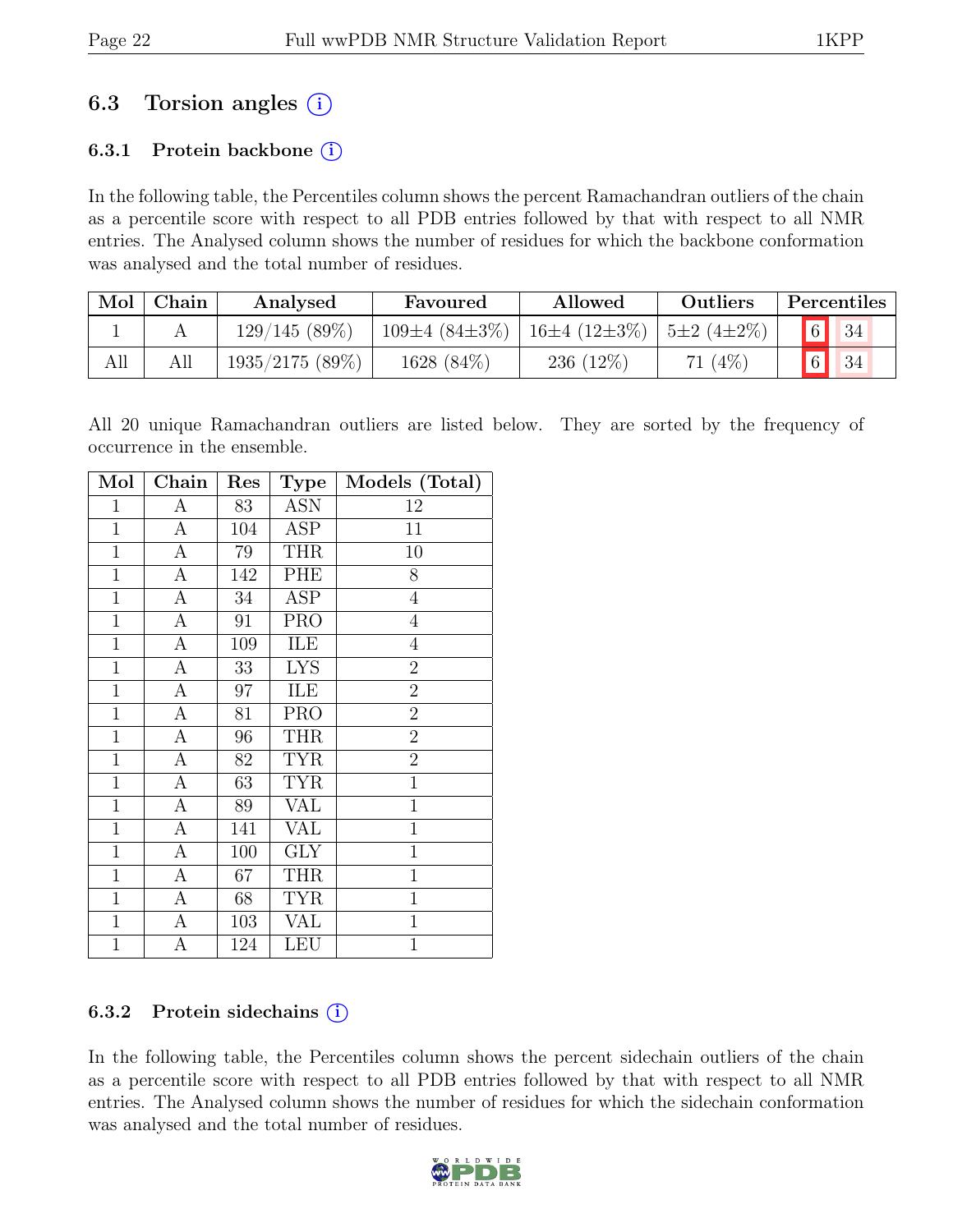|     | $Mol$   Chain | Analysed        | Rotameric                   | Outliers     | Percentiles              |
|-----|---------------|-----------------|-----------------------------|--------------|--------------------------|
|     |               | $122/136(90\%)$ | 91±6 (74±5%)   31±6 (26±5%) |              | 2 24                     |
| All |               | 1830/2040 (90%) | $1363(74\%)$                | 467 $(26\%)$ | $\boxed{2}$ $\boxed{24}$ |

All 90 unique residues with a non-rotameric sidechain are listed below. They are sorted by the frequency of occurrence in the ensemble.

| Mol            | Chain              | Res             | <b>Type</b>             | Models (Total)   |
|----------------|--------------------|-----------------|-------------------------|------------------|
| $\overline{1}$ | А                  | $\overline{75}$ | TRP                     | 15               |
| $\overline{1}$ | А                  | $\overline{77}$ | LEU                     | 15               |
| $\overline{1}$ | A                  | $26\,$          | <b>VAL</b>              | 14               |
| $\overline{1}$ | A                  | $\overline{74}$ | <b>LEU</b>              | 13               |
| $\overline{1}$ | A                  | 68              | <b>TYR</b>              | 12               |
| $\overline{1}$ | А                  | $\overline{33}$ | <b>LYS</b>              | $\overline{11}$  |
| $\mathbf{1}$   | A                  | 101             | <b>LYS</b>              | 11               |
| $\mathbf{1}$   | А                  | $50\,$          | $\overline{\rm{ARG}}$   | 10               |
| $\mathbf{1}$   | $\overline{A}$     | 14              | <b>LYS</b>              | $\boldsymbol{9}$ |
| $\overline{1}$ | $\overline{\rm A}$ | $\overline{2}0$ | ${\rm LEU}$             | $\boldsymbol{9}$ |
| $\overline{1}$ | $\overline{A}$     | $\overline{67}$ | <b>THR</b>              | $\overline{9}$   |
| $\mathbf{1}$   | A                  | 36              | <b>LYS</b>              | 9                |
| $\mathbf{1}$   | $\overline{\rm A}$ | 16              | <b>LYS</b>              | 8                |
| $\overline{1}$ | $\overline{A}$     | $98\,$          | ${\rm LYS}$             | $\overline{8}$   |
| $\overline{1}$ | $\overline{A}$     | 116             | GLU                     | $\overline{8}$   |
| $\overline{1}$ | $\overline{A}$     | $\overline{51}$ | GLU                     | $\overline{7}$   |
| $\mathbf{1}$   | A                  | $79\,$          | <b>THR</b>              | $\overline{7}$   |
| $\overline{1}$ | $\overline{A}$     | 124             | <b>LEU</b>              | $\overline{7}$   |
| $1\,$          | А                  | 142             | PHE                     | $\overline{7}$   |
| $\overline{1}$ | A                  | $\overline{7}$  | GLN                     | $\overline{7}$   |
| $\overline{1}$ | А                  | $23\,$          | $\overline{\text{ARG}}$ | $\overline{7}$   |
| $\overline{1}$ | A                  | $\,29$          | ILE                     | $\overline{7}$   |
| $\overline{1}$ | А                  | 97              | ILE                     | $\overline{7}$   |
| $\overline{1}$ | А                  | $10\,$          | <b>LYS</b>              | $\overline{7}$   |
| $\overline{1}$ | А                  | 137             | ASP                     | $\overline{7}$   |
| $\overline{1}$ | А                  | 83              | <b>ASN</b>              | $\overline{6}$   |
| $\mathbf{1}$   | А                  | $95\,$          | MET                     | $\,6\,$          |
| $\overline{1}$ | $\overline{A}$     | 108             | <b>LYS</b>              | 6                |
| $\mathbf{1}$   | A                  | 6               | <b>SER</b>              | $\sqrt{6}$       |
| 1              | А                  | 90              | <b>LYS</b>              | 6                |
| $\overline{1}$ | А                  | 92              | <b>THR</b>              | 6                |
| $\mathbf 1$    | А                  | 94              | <b>SER</b>              | 6                |
| $\mathbf{1}$   | А                  | 129             | GLN                     | $\sqrt{6}$       |
| $\mathbf{1}$   | А                  | 138             | GLU                     | 6                |
| $\overline{1}$ | А                  | 66              | <b>ASN</b>              | $\overline{6}$   |
| 1              | А                  | 122             | <b>SER</b>              | 6                |

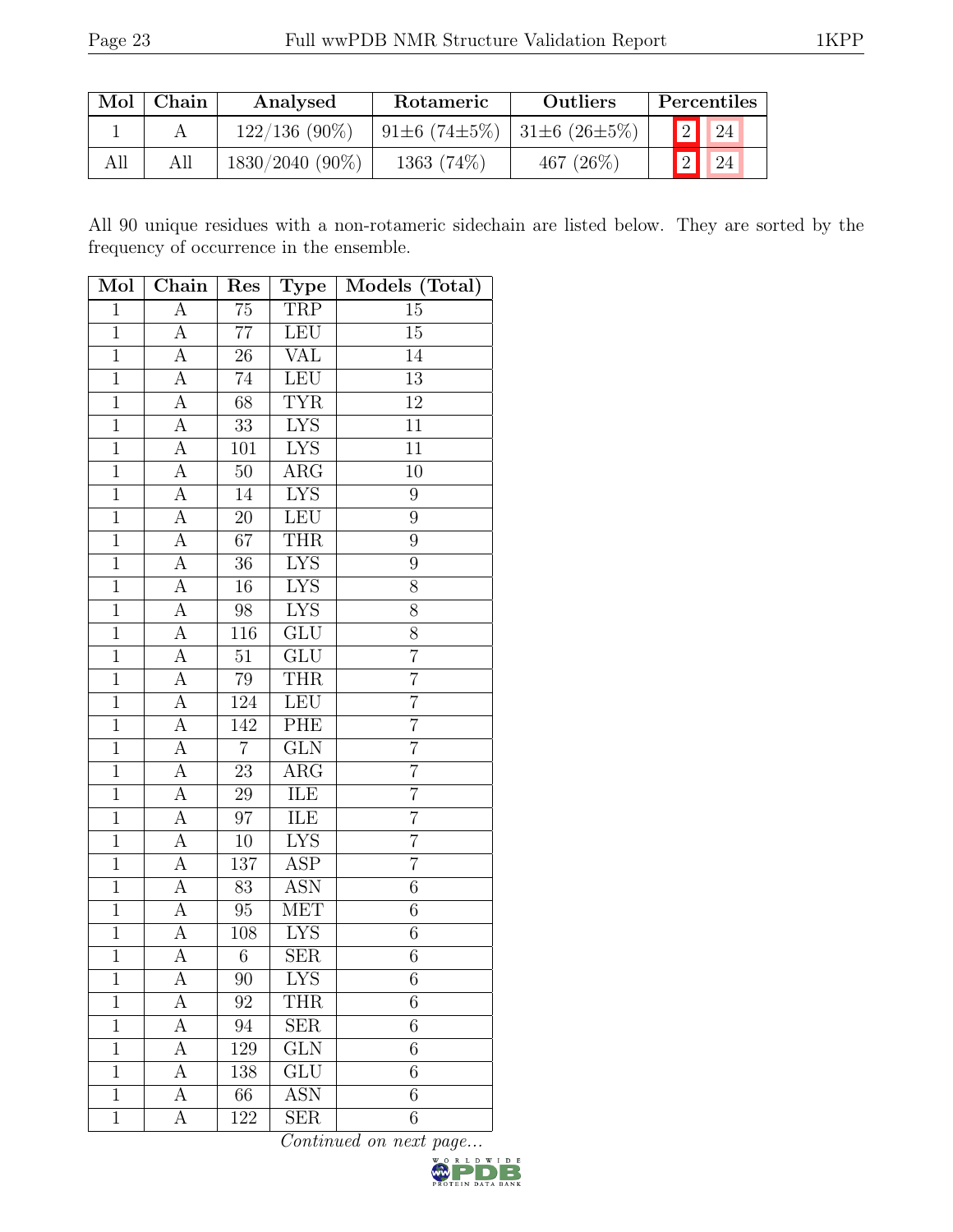| Mol            | Chain              | Res             | <b>Type</b>             | Models (Total) |
|----------------|--------------------|-----------------|-------------------------|----------------|
| $\mathbf{1}$   | $\overline{\rm A}$ | 114             | LEU                     | $\overline{5}$ |
| $\mathbf{1}$   | $\boldsymbol{A}$   | 27              | <b>ASN</b>              | $\mathbf 5$    |
| $\mathbf{1}$   | $\overline{\rm A}$ | 132             | ILE                     | $\overline{5}$ |
| $\mathbf{1}$   | $\boldsymbol{A}$   | 18              | $\rm{ARG}$              | $\overline{5}$ |
| $\overline{1}$ | $\overline{\rm A}$ | $\overline{31}$ | LEU                     | $\overline{5}$ |
| $\mathbf{1}$   | A                  | 42              | <b>TYR</b>              | $\bf 5$        |
| $\mathbf{1}$   | A                  | $58\,$          | THR                     | $\overline{5}$ |
| $\mathbf{1}$   | $\boldsymbol{A}$   | 78              | $\overline{\text{ASP}}$ | $\overline{5}$ |
| $\mathbf{1}$   | A                  | $\overline{9}$  | <b>LYS</b>              | $\overline{5}$ |
| $\overline{1}$ | $\boldsymbol{A}$   | 113             | <b>TYR</b>              | $\overline{5}$ |
| $\mathbf{1}$   | А                  | $\overline{5}$  | GLU                     | $\overline{5}$ |
| $\mathbf{1}$   | $\boldsymbol{A}$   | 41              | SER                     | $\overline{4}$ |
| $\mathbf{1}$   | А                  | $54\,$          | <b>ASN</b>              | $\overline{4}$ |
| $\mathbf{1}$   | $\boldsymbol{A}$   | 96              | <b>THR</b>              | $\overline{4}$ |
| $\mathbf{1}$   | А                  | 123             | $\overline{\text{ASP}}$ | $\overline{4}$ |
| $\mathbf{1}$   | $\boldsymbol{A}$   | $59\,$          | ILE                     | $\overline{4}$ |
| $\mathbf{1}$   | $\boldsymbol{A}$   | 63              | <b>TYR</b>              | $\overline{4}$ |
| $\mathbf{1}$   | $\boldsymbol{A}$   | 80              | <b>TYR</b>              | $\overline{4}$ |
| $\mathbf{1}$   | $\boldsymbol{A}$   | 93              | $\overline{\text{SER}}$ | $\overline{4}$ |
| $\overline{1}$ | $\overline{A}$     | <b>102</b>      | $\overline{HIS}$        | $\overline{4}$ |
| $\mathbf{1}$   | $\boldsymbol{A}$   | 110             | <b>TYR</b>              | $\overline{4}$ |
| $\mathbf{1}$   | $\overline{A}$     | $\overline{73}$ | $\overline{\text{CYS}}$ | $\overline{4}$ |
| $\mathbf{1}$   | $\boldsymbol{A}$   | 87              | <b>CYS</b>              | $\overline{4}$ |
| $\overline{1}$ | $\overline{\rm A}$ | $\overline{13}$ | $\overline{\text{SER}}$ | $\overline{4}$ |
| $\mathbf{1}$   | А                  | $32\,$          | <b>TYR</b>              | $\overline{3}$ |
| $\mathbf{1}$   | A                  | 72              | ILE                     | 3              |
| $\mathbf{1}$   | $\boldsymbol{A}$   | 82              | <b>TYR</b>              | $\overline{3}$ |
| $\overline{1}$ | А                  | 64              | $\rm{ARG}$              | $\overline{3}$ |
| $\overline{1}$ | $\overline{A}$     | 17              | <b>TYR</b>              | $\overline{3}$ |
| 1              | А                  | 35              | LEU                     | 3              |
| 1              | A                  | 24              | GLU                     | 3              |
| $\mathbf{1}$   | А                  | 11              | MET                     | 3              |
| $\mathbf{1}$   | А                  | 104             | ASP                     | 3              |
| $\mathbf{1}$   | А                  | 8               | LEU                     | 3              |
| $\mathbf{1}$   | А                  | 19              | ASP                     | 3              |
| $\mathbf{1}$   | А                  | 49              | <b>SER</b>              | 3              |
| $\mathbf{1}$   | А                  | 69              | <b>ASN</b>              | $\overline{2}$ |
| $\mathbf{1}$   | А                  | 88              | PHE                     | $\overline{2}$ |
| $\overline{1}$ | А                  | 53              | <b>MET</b>              | $\overline{2}$ |
| 1              | A                  | 99              | <b>THR</b>              | $\overline{2}$ |
| $\mathbf 1$    | А                  | 103             | $\overline{\text{VAL}}$ | $\overline{2}$ |
| $\mathbf{1}$   | А                  | 109             | ILE                     | $\overline{2}$ |

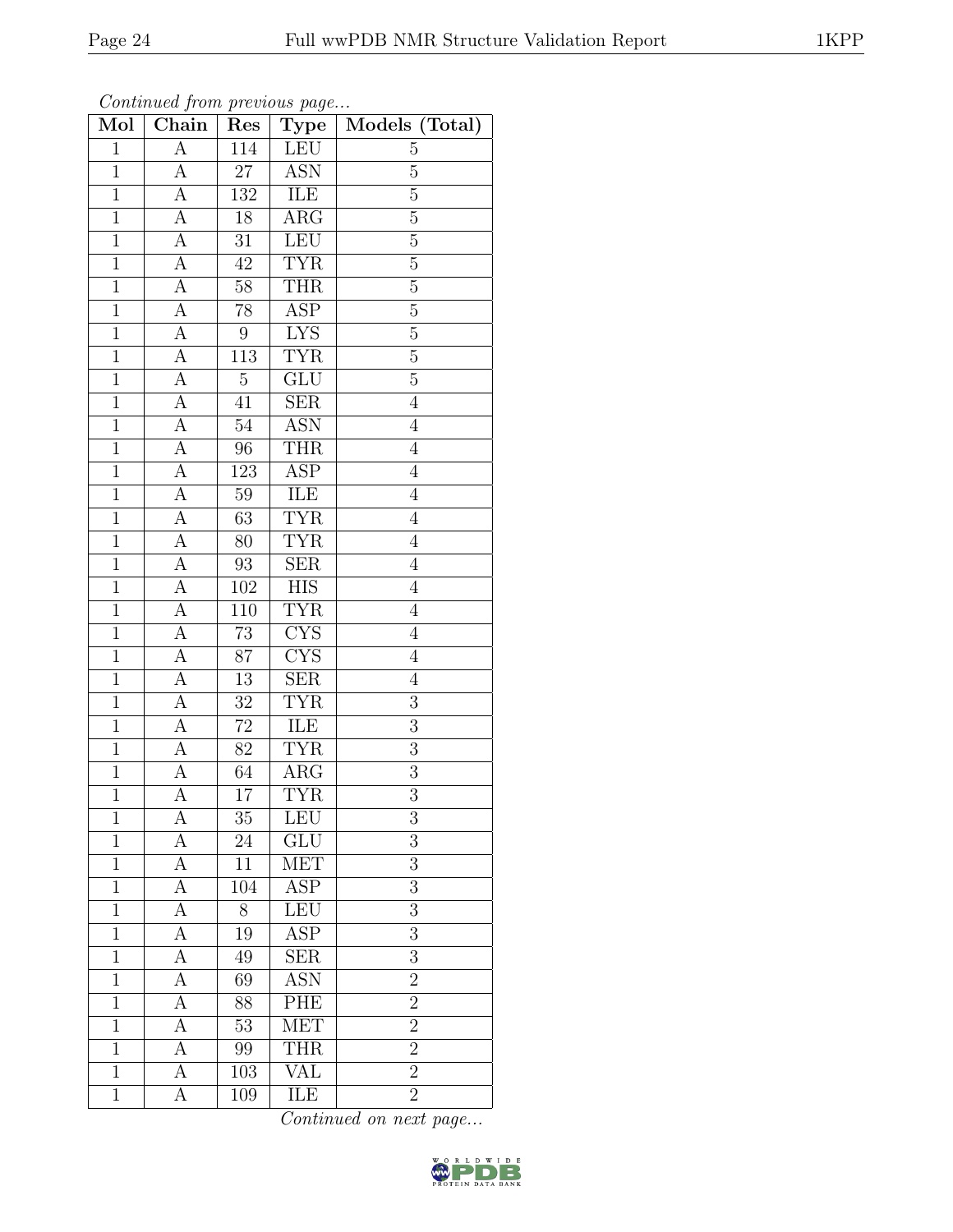| Mol          | Chain | Res | <b>Type</b> | Models (Total) |
|--------------|-------|-----|-------------|----------------|
| 1            | А     | 61  | VAL         | $\overline{2}$ |
| $\mathbf{1}$ | А     | 125 | <b>LEU</b>  | $\overline{2}$ |
| 1            | Α     | 34  | ASP         | $\overline{2}$ |
| $\mathbf{1}$ | А     | 76  | LEU         | 1              |
| 1            | Α     | 106 | <b>ASN</b>  | 1              |
| 1            | А     | 30  | <b>THR</b>  | $\mathbf{1}$   |
| $\mathbf{1}$ | А     | 131 | <b>MET</b>  | $\mathbf{1}$   |
| 1            | А     | 12  | <b>VAL</b>  | $\mathbf{1}$   |
| 1            | А     | 21  | <b>THR</b>  | 1              |
| 1            | А     | 56  | <b>THR</b>  | 1              |
| 1            | Α     | 117 | TRP         | 1              |
| 1            | А     | 39  | LEU         | 1              |

### 6.3.3 RNA  $(i)$

There are no RNA molecules in this entry.

### 6.4 Non-standard residues in protein, DNA, RNA chains (i)

There are no non-standard protein/DNA/RNA residues in this entry.

### 6.5 Carbohydrates  $(i)$

There are no monosaccharides in this entry.

## 6.6 Ligand geometry  $(i)$

There are no ligands in this entry.

### 6.7 Other polymers (i)

There are no such molecules in this entry.

### 6.8 Polymer linkage issues  $(i)$

There are no chain breaks in this entry.